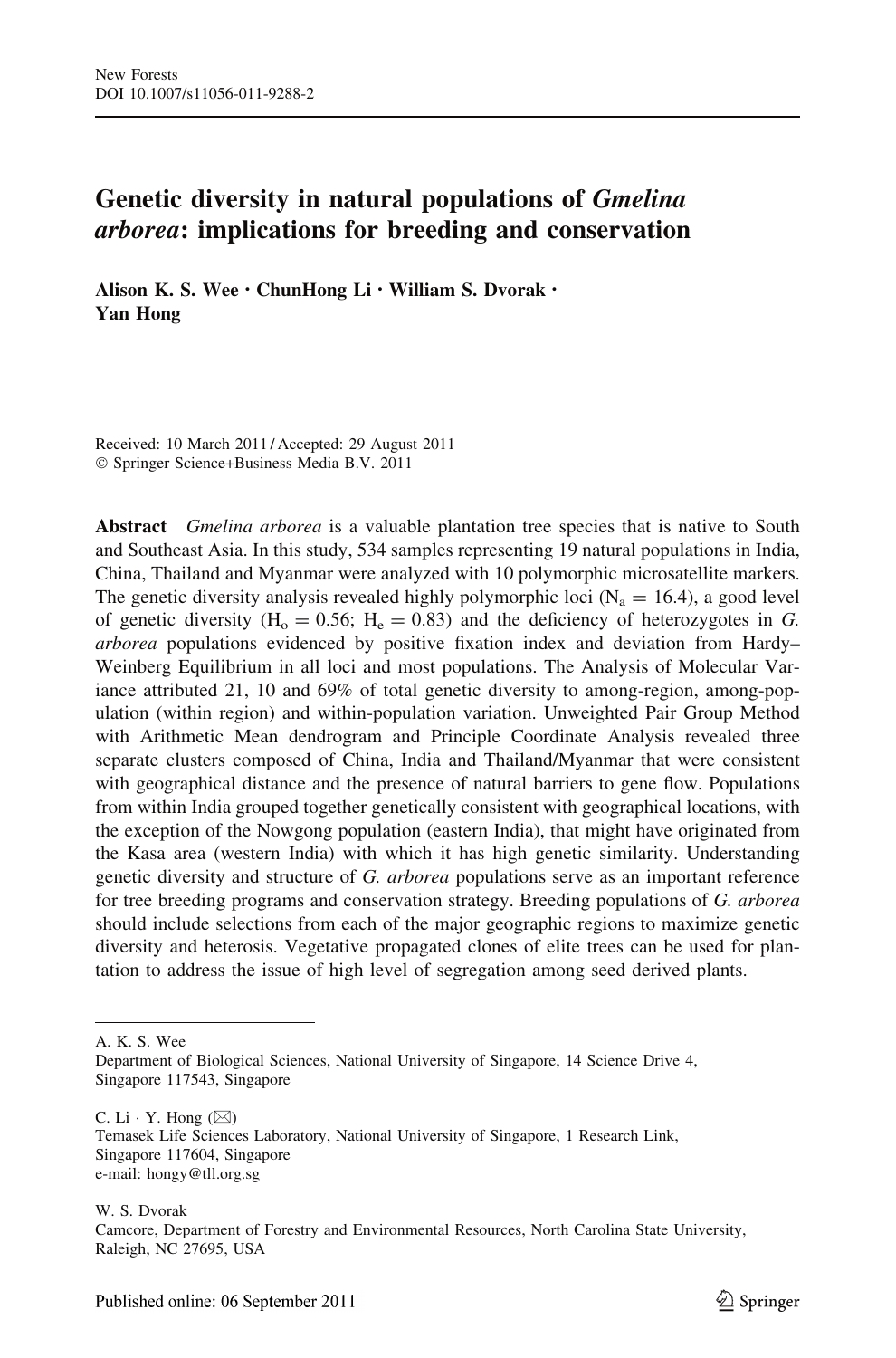Keywords SSR · Gmelina arborea · Genetic diversity · Genetic structure · Plantation · Tree improvement

#### **Introduction**

Gmelina arborea Roxb. (family: Verbenaceae) is a valuable timber tree species native to India and large parts of Southeast Asia and is an important plantation species in many tropical areas around the world. Natural stands of Gmelina are found from  $5^{\circ}$  to  $30^{\circ}$ N at 50–1,300 m elevation in semi-deciduous forests in tropical/subtropical regions of Bangladesh, Cambodia, China (Yunnan and Guangxi Provinces), India, Laos, Myanmar, Nepal, (west) Pakistan, Sri Lanka, Thailand and Vietnam (Fig. 1). Known locally in Asia as Gamar or gumhar, G. arborea is a medium to large tree that grows up to 35 m in height and 3 m in diameter, often with large multiple stems and a wide spreading crown under natural conditions (Dvorak [2004\)](#page-16-0). During its juvenile stage, G. arborea has smooth, whitish-gray to yellow-gray bark, which turns dark with white mottling in adults.

Gmelina arborea has developed into an important commercial plantation species because it is easy to establish from either seeds or cuttings, grows quickly, has favorable wood characteristics and therefore offers growers rapid returns on investment. The wood of G. arborea is highly durable and yields reasonable quantity and quality of pulp. Although it has a moderately low wood density  $(380-430 \text{ kg/m}^3)$ , the wood is relatively uniform, stable and light in colour (Dvorak [2004\)](#page-16-0). In some regions it is commonly named ''White Teak'' because of the whiteness of the wood and the fact that its grain pattern resembles



Fig. 1 Map of Asia showing the geographic range of G. arborea distribution as the grey area (adapted from Dvorak [2004](#page-16-0)) and locations (represented by *circles*) of natural populations under this study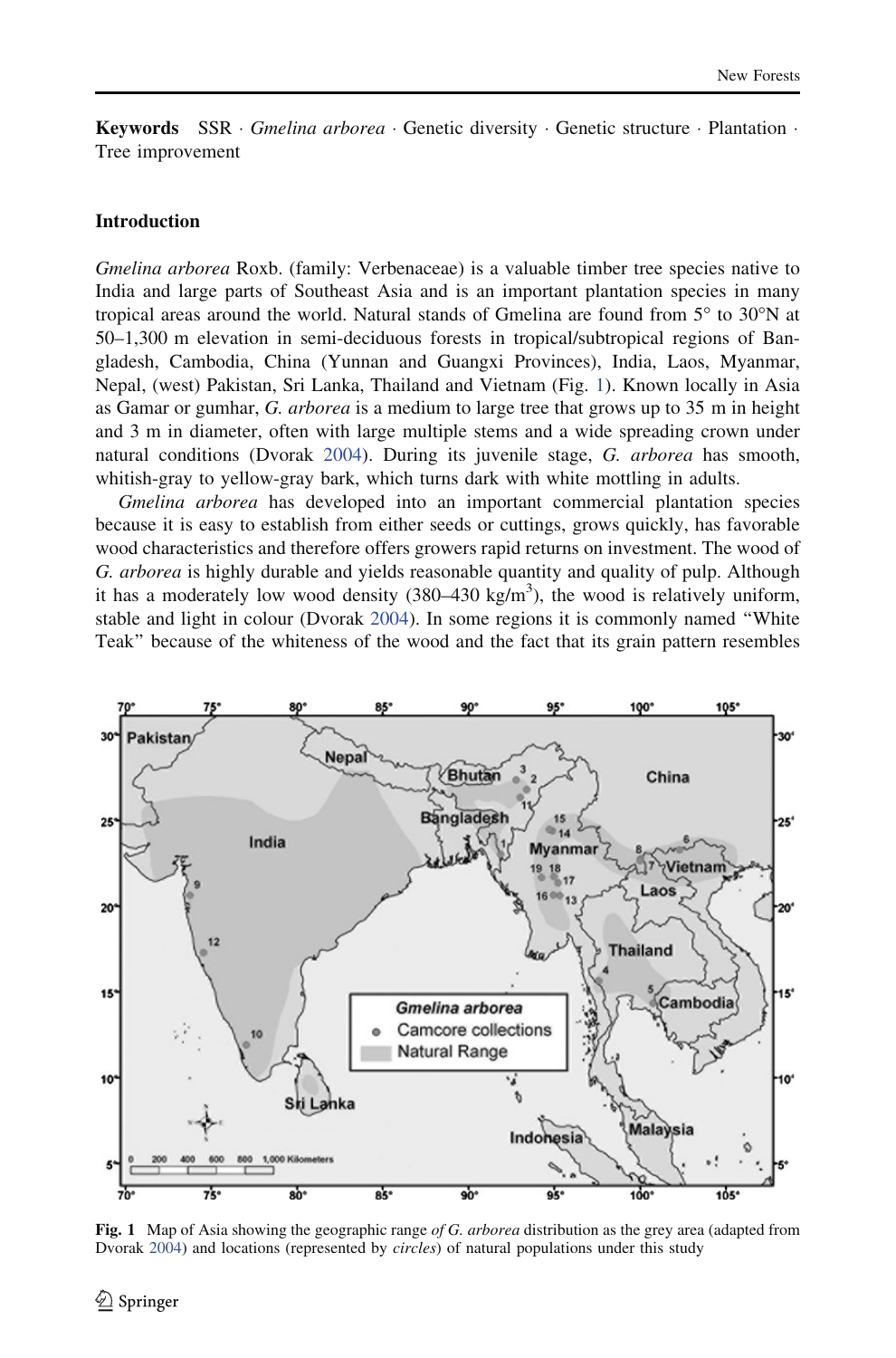that of natural Teak. These properties make G. arborea a multipurpose tree for a variety of uses like furniture, plywood, particle board and paper pulp. With the many positive attributes and a short rotation of 8–15 years (Hodge and Dvorak [2004](#page-16-0)), G. arborea was promoted by the Food and Agriculture Organization (FAO) Panel of Experts on Forest Genetic Resources (Lauridsen and Kjaer [2002](#page-16-0)) since 1969 to be an important tree species with high potential and utility. It was estimated that by 2020, 800,000 ha of G. arborea could be established in plantations in the tropical and subtropical region (Dvorak [2004](#page-16-0)). Despite the optimistic outlook on the potential commercial gain, the amount of improved seeds to develop G. arborea plantations is very limited. In order to make G. arborea plantation more commercially viable, improvements have to be made in growth, wood quality, wood productivity, pest resistance and uniformity.

Breeding programs will help achieve these improvements. Over the last 15 years, Camcore (International Tree Breeding & Conservation Program), North Carolina State University has made a number of mother-tree seed collections in China, India, Myanmar, and Thailand with local collaborators and its industrial members have now established 47 genetic tests in six countries. The most technically advanced Camcore members are now in their 2nd and 3rd generation of breeding (Camcore [2007](#page-16-0)). To complement and direct these breeding programs, there is the need to understand genetic diversity present in natural populations for this species. It is also crucial to examine the ancestries of various provenances and their relationship to each other across countries and geographic regions. The knowledge of genetic diversity will enable inclusion of a wide gene pool of desirable traits and a broad genetic base in a breeding program. It will also facilitate efficient seed exchange to maximize the diversity of genetic bases of G. arborea plantation programs.

One way to assess genetic diversity in forest trees is using genetic markers like microsatellites. Microsatellites are short tandemly repeated motifs found throughout the eukaryotic genomes (Zane et al. [2002\)](#page-17-0). Known also as simple sequence repeats (SSRs) or simple tandem repeats (STRs), microsatellites vary among each other in terms of repeat sequence and unit length (mono- to hexa-nucleotide), thus they are characterized by a high degree of length polymorphism (Byrne et al. [1996](#page-16-0); Lowe et al. [2000](#page-16-0)) when amplified by PCR primers located in flanking regions. Microsatellites are gaining popularity in genetic diversity analysis and marker-assisted breeding because of their high level of polymorphism and being co-dominant and neutral Mendelian markers. Microsatellite markers were used (Moriguchi et al. [2010](#page-16-0)) to study mating pattern of Cyptomeria japonica. Butcher et al. ([2005\)](#page-16-0) employed microsatellite markers to examine the genetic diversity among populations of *Eucalyptus benthamii*, which provided a foundation for further investigation into the genetic divergence and outcrossing rates of fragmented populations. In the context of forest fragmentation, White et al. [\(2002](#page-17-0)) evaluated pollen-mediated gene flow through microsatellite genotyping of *Swietenia humilis* from a highly fragmented forest mosaic. Another recent study looked into the genetic structure and mating system of Manilkara huberi, an endangered Amazonian tree species, by using several microsatellite loci (Azevedo et al. [2007\)](#page-16-0).

In this study, we utilized microsatellite markers previously developed by us (Liao et al. [2010\)](#page-16-0) to study genetic diversity in 534 individuals from 19 G. arborea populations in India, China, Thailand and Myanmar that were originally sampled by Camcore. The goals were to determine trends in genetic diversity in the species across its geographic range and identify populations of high and low genetic diversity to facilitate developing genetic base populations, breeding strategies and ex situ gene conservation activities.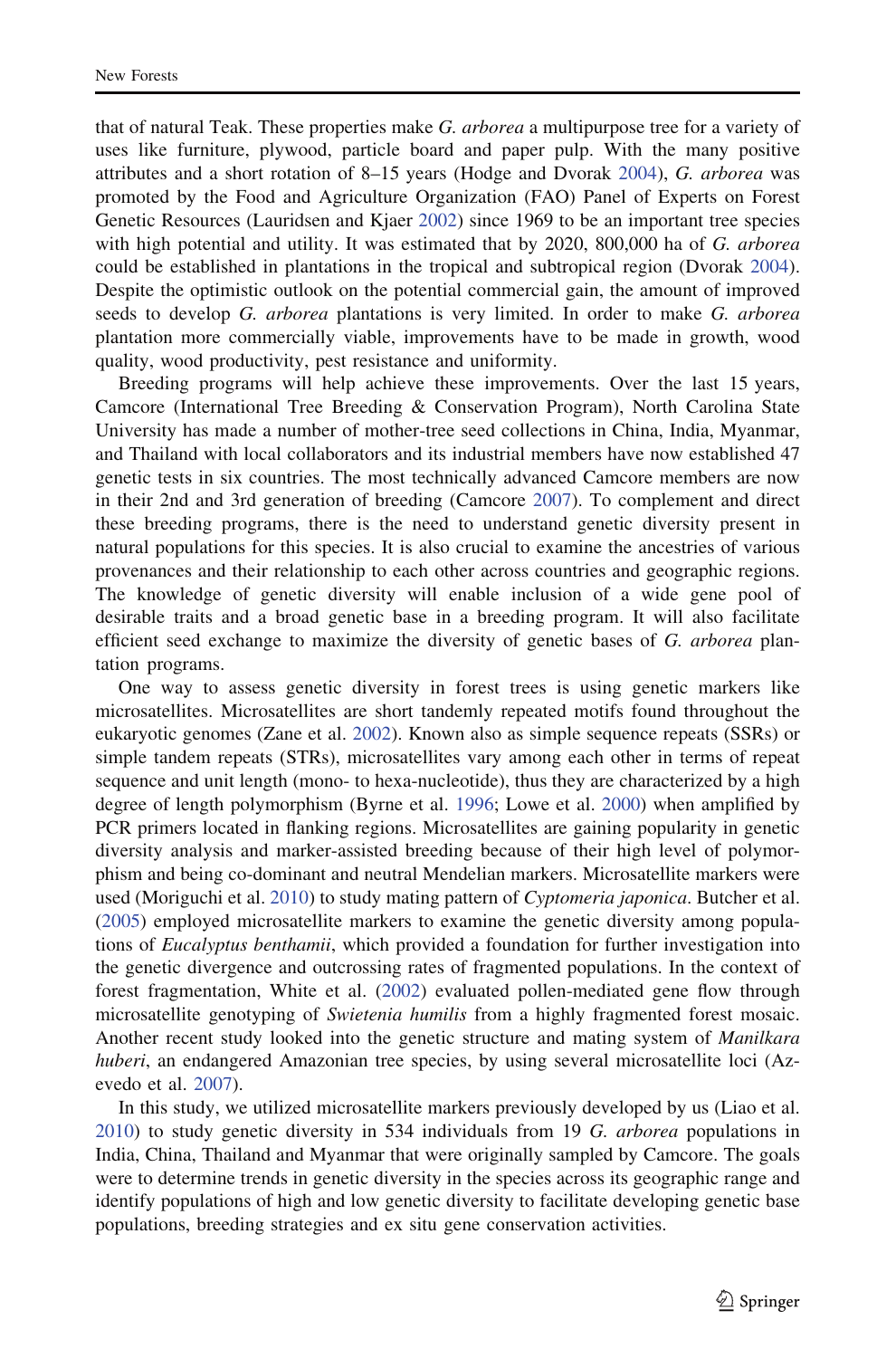# Materials and methods

# Plant materials

Leaf samples were collected from 534 individuals of G. arborea in ex situ progeny tests or nursery plantings that originated from 19 locations; 15 from natural stands and four from plantations in four countries—India, China, Thailand and Myanmar (Table 1). Plantation refers to trees planted by villagers who collected seeds from distant natural stands and planted seedlings around the village. The leaf samples taken from progeny of the original mother trees in 15 natural stands represent 1st generation breeding material. The genetic history of selections in the small plantings around villages is unknown. The 19 populations were sampled by Camcore between 1994 and 2003. Camcore grew seedlings in its greenhouse at North Carolina State University and sent leaf samples from three populations in India (Chanmari, Dimapur and Chessa) to Temasek Life Sciences Laboratory (TLL; Singapore) as dried leaves which were stored at  $4^{\circ}$ C until DNA extraction. Camcore member PT Sumalindo Lestari Jaya (Indonesia) also sent leaf samples to TLL that were collected in progeny trials of China (YiWu, ManNa and NanXi) and Thailand sources (Kanchanaburi and Chantaburi). Camcore member Pizano S. A. (Colombia) sent DNA extracts of the Myanmar and the remaining Indian populations.

Genomic DNA was extracted from approximately 80 mg fresh leaf tissue or 30–40 mg dried leaf tissue. The tissue was ground in liquid nitrogen by using mortar and pestle to

| Country<br>of origin | Population<br>of origin | Type      | Code on map    | Latitude                 | Longitude         | No. of<br>samples |
|----------------------|-------------------------|-----------|----------------|--------------------------|-------------------|-------------------|
| India                | Kasa                    | <b>NS</b> | 9              | $20^{\circ}17'$ N        | 73°15'E           | 63                |
|                      | Sholayar                | <b>NS</b> | 10             | $10^{\circ}22'$ N        | 76°37'E           | 27                |
|                      | Nowgong                 | <b>NS</b> | 3              | $27^{\circ}00^{\prime}N$ | $93^{\circ}50'E$  | 33                |
|                      | Amboli                  | <b>NS</b> | 12             | $15^{\circ}54'$ N        | 73°46'E           | 33                |
|                      | Chanmari                | <b>NS</b> | 1              | $22^{\circ}24'$ N        | 92°24'E           | 30                |
|                      | Dimapur                 | <b>NS</b> | 11             | $26^{\circ}29'$ N        | 94°18'E           | 30                |
|                      | Chessa                  | <b>NS</b> | $\overline{2}$ | $27^{\circ}05'$ N        | 93°38'E           | 30                |
| Myanmar              | Sin Thaut               | <b>NS</b> | 13             | $19^{\circ}47'$ N        | 96°23'E           | 15                |
|                      | Kyun Taw                | P         | 14             | 23°52'N                  | 95°55'E           | 20                |
|                      | Waibon                  | P         | 15             | 23°58'N                  | 95°43'E           | 20                |
|                      | Ladagyi                 | <b>NS</b> | 16             | $19^{\circ}49'$ N        | 95°58'E           | 19                |
|                      | Kin Tha                 | P         | 18             | $20^{\circ}36^{\prime}N$ | 96°16'E           | 20                |
|                      | Pyin Oo Lwin            | <b>NS</b> | 17             | $21^{\circ}00^{\prime}N$ | 96°00'E           | 30                |
|                      | Poppa                   | <b>NS</b> | 19             | $20^{\circ}56'$ N        | 95°14'E           | 30                |
| China                | NanXi                   | P         | 7              | 22°40'N                  | 103°56'E          | 27                |
|                      | ManNa                   | <b>NS</b> | 8              | $22^{\circ}07'$ N        | $101^{\circ}28'E$ | 26                |
|                      | YiWu                    | <b>NS</b> | 6              | 21°59'N                  | 101°27'E          | 26                |
| Thailand             | Kanchanaburi            | <b>NS</b> | 4              | $14^{\circ}25'$ N        | $98^{\circ}50'E$  | 28                |
|                      | Chantaburi              | <b>NS</b> | 5              | 13°00'N                  | $102^{\circ}15'E$ | 27                |

Table 1 Details of the 19 G. arborea populations used in this study

Fifteen of the collections came from natural stands  $(NS)$  and four from plantations  $(P)$  around the villages that originated from natural stands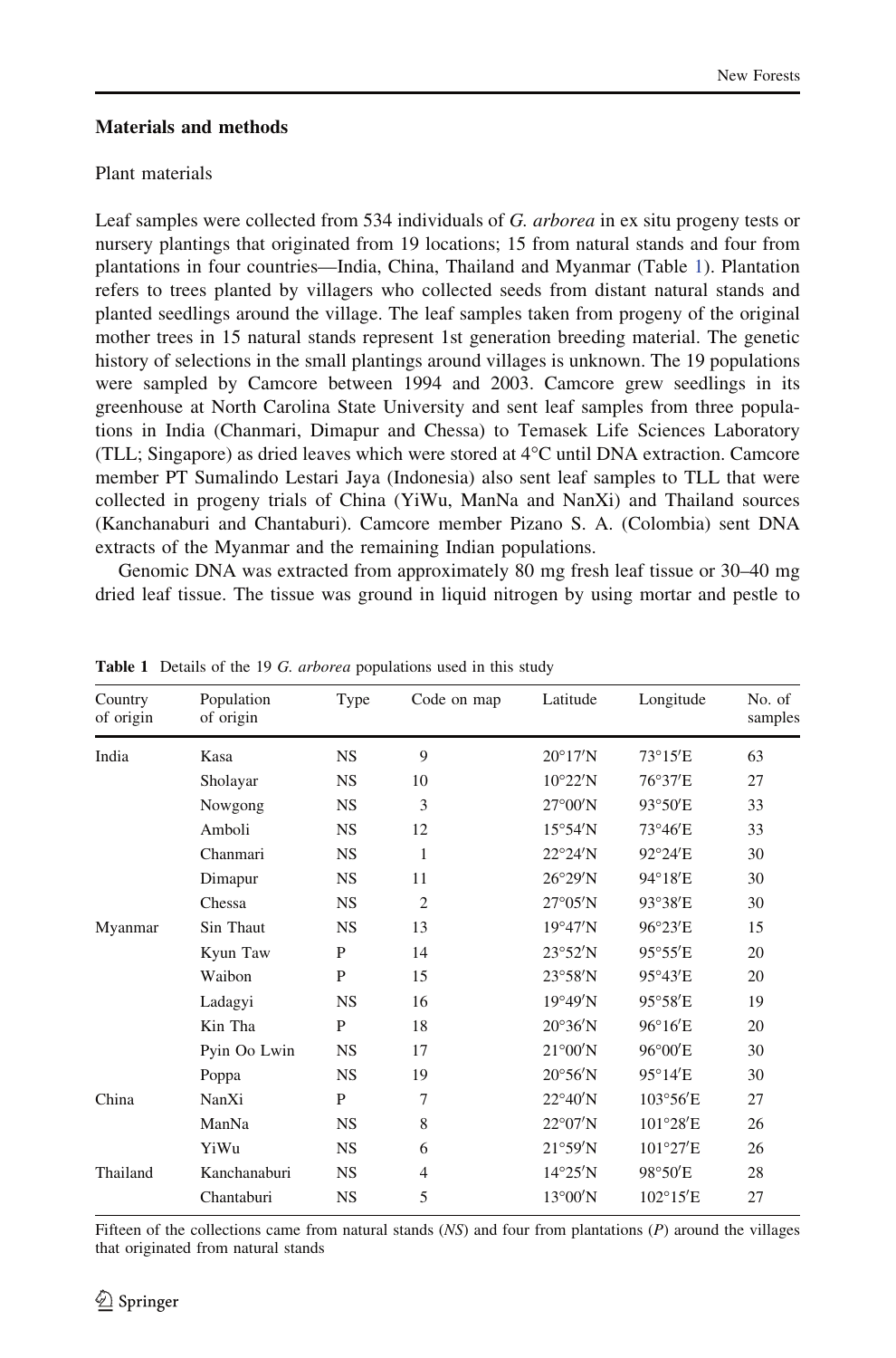fine powder. gDNA was isolated with DNeasy® Plant Mini Kit (QIAGEN GmbH, Hilden, Germany), following the protocol provided by QIAGEN. The quality and yield of isolated gDNA was verified with 0.8% agarose gel electrophoresis visualized by ethidium bromide staining. DNA was run alongside with  $\lambda$  DNA-HindIII Digest (New England BioLabs Inc., Ipswich, MA, USA). Concentration of the isolated gDNA was obtained using ND-1000 spectrophotometer (Nanodrop Technologies, Rockland, Delaware, USA).

### Microsatellite analysis

Ten microsatellite loci previously developed for G. arborea (Liao et al. [2010](#page-16-0)) were used to genotype all individuals. Forward primers were labeled with 6-Carboxyfluorescein (6- FAM). PCR amplifications were performed in 96-well microtitre plates using either PTC-100<sup>®</sup> or PTC-200 DNAEngine<sup>®</sup> Thermal Cycler machines (MJ Research, Massachusetts, USA). PCR reaction (20  $\mu$ l) contained 1× PCR buffer [10 mM Tris–HCl (pH 8.4), 1.5 mM  $MgCl<sub>2</sub>$ ] (Qiagen GmbH, Strasse, Germany), 0.1 mM of each dNTP and 1U Taq polymerase. For individual microsatellite marker analysis,  $0.1 \mu M$  of each forward and reverse primer and approximately 40 ng of DNA template was used. PCR products were separated by an ABI 3730XL DNA sequencer (Applied Biosystems, California, USA) and automatically sized using GeneScan 500 ROX size standard (Applied Biosystems, Foster City, USA) and analyzed by GeneMapper 3.7 (Applied Biosystems, Foster City, USA).

### Data analysis

Microsatellite loci were characterized mainly by MS Excel add-in, ''Genetic Analysis in Excel 6'' GeneAIEx 6 (Peakall and Smouse [2006](#page-17-0)). Allele information for ten loci from 534 individuals was compiled as co-dominant data. Individuals were classified according to their population and country of origin. Countries were referred to as ''regions'' in the analysis. Intrapopulation genetic diversity was characterized by the average number of alleles per locus  $(N_a)$ , the number of effective alleles per locus  $(N_e)$ , observed heterozygosity  $(H<sub>o</sub>)$ , expected heterozygosity  $(H<sub>e</sub>)$  under the Hardy–Weinberg expectation, fixation index (F) and Wright's F-statistics. To test for the departure from Hardy– Weinberg equilibrium, a score test was conducted by considering both the hypotheses of heterozygote deficiency and excess (Raymond and Rousset [1995](#page-17-0)). The p-value was calculated by a Markov chain method, with 20 batches and a demmorization number of 10,000. Calculation of the Analysis of Molecular Variance (AMOVA) test and Wright's fixation index,  $F_{st}$ , were performed with Arlequin 3.11 to examine the partitioning of genetic variation. The number of migrants per generation,  $N_m$ , was calculated as (1 –  $F_{st}$ )/4  $F_{st}$  (Wright [1951](#page-17-0)).  $F_{st}$  describes the reduction of heterozygosity within populations relative to the total population (Lowe et al. [2004](#page-16-0)). A Principal Coordinate Analysis (PCA) was performed by GenAlEx to visualize the genetic distance between populations in two hierarchies. First, a primary PCA was conducted at the regional level (based on country of origin). A secondary PCA was then conducted for each cluster obtained from the primary PCA. In addition, Unweighted Pair Group Method with Arithmetic Mean (UPGMA) clustering were performed with the program NTSYS-pc version 2.0 (Rohlf [1998\)](#page-17-0) based on pairwise Nei's unbiased genetic identity calculated between populations with GenAlEx.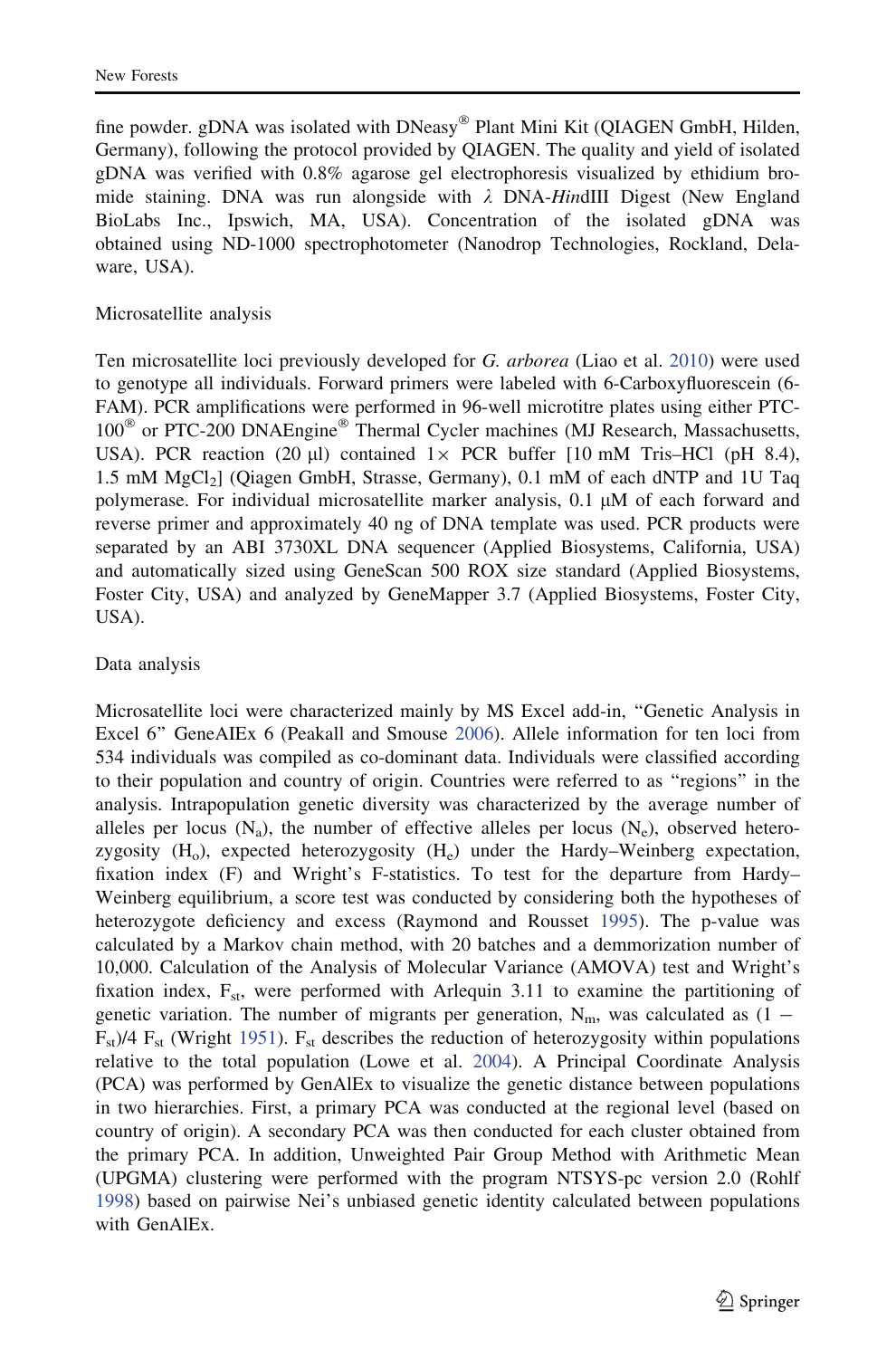## <span id="page-5-0"></span>**Results**

Genetic diversity and Hardy–Weinberg equilibrium

The analysis of 534 G. *arborea* individuals using ten microsatellite loci revealed a total of 164 alleles (Table 2), with the mean number of alleles detected per locus as 16.4 (range 13–23). All loci were polymorphic for the species. The frequencies of alleles for all loci were 0.5 or below (range 0.001–0.500). At the species level, the mean expected heterozygosity  $(H_e)$  estimated for each locus was higher than the mean observed heterozygosity  $(H<sub>o</sub>)$  for all loci. The overall average of  $H<sub>e</sub>$  for each locus at the species level was 0.83, ranging from 0.65 (2E7) up to 0.91 (2F4 and 2F10) among loci; while overall average of  $H<sub>o</sub>$  for each locus was 0.56, ranging from 0.21 (2E7) up to 0.75 (2G12) among loci. As a result, all loci were positive for fixation index, which was calculated as  $F = (H_e - H_o)/H_e$ . For all loci, effective alleles  $(N_e)$  were all lower than number of alleles  $(N_a)$ . This discrepancy suggests uneven frequencies among the alleles.

When genetic diversity parameters were compared among populations (summarized in Table [3](#page-6-0)), the mean observed heterozygosity  $(H<sub>o</sub>)$  for all populations was 0.60, with the highest values from Amboli (India, 0.67), Sin Thaut (Myanmar, 0.65), Sholayar (India, 0.64) and Kasa (India, 0.64) populations. The lowest  $H_0$  values were from ManNa (China, 0.42), Nanxi (China, 0.45) and Poppa (Myanmar, 0.47) populations. The mean number of alleles per locus for all 19 populations studied was 5.96, ranging from 3.70 (Chessa) to 9.60 (Kassa) (Table [3\)](#page-6-0). The mean effective number of alleles  $(N_e)$  was lower, averaging 3.19 for all populations. N<sub>e</sub> estimates the number of equally frequent alleles in an ideal population under random mating (Kimura and Crow [1964\)](#page-16-0), therefore, the lower value that we obtained here indicates the presence of rare alleles within each population. Five out of nineteen populations—Nowgong, Kyun Taw, Kanchanaburi, NanXi and ManNa—displayed no private alleles, while Pyin Oo Lwin (from Myanmar) had the most number of private alleles, with six in total.

Test of conformity to Hardy–Weinberg proportions conducted for each polymorphic locus in each population found that 83 out of 187 tests (44%) showed a significant

|                 | N             | Na          | Ne.        | Ho         | He         | F          |
|-----------------|---------------|-------------|------------|------------|------------|------------|
| 1H4             | 534           | 15          | 8.08       | 0.70       | 0.88       | 0.20       |
| 1F4             | 533           | 15          | 3.12       | 0.39       | 0.68       | 0.43       |
| 1H10            | 534           | 19          | 7.62       | 0.59       | 0.87       | 0.32       |
| 1H12            | 534           | 13          | 6.82       | 0.51       | 0.85       | 0.41       |
| 2E7             | 512           | 14          | 2.87       | 0.21       | 0.65       | 0.67       |
| 1G8             | 534           | 16          | 5.84       | 0.57       | 0.83       | 0.32       |
| 2F4             | 534           | 23          | 10.66      | 0.63       | 0.91       | 0.30       |
| 2G12            | 534           | 16          | 6.87       | 0.75       | 0.85       | 0.13       |
| 2F10            | 533           | 19          | 11.09      | 0.70       | 0.91       | 0.23       |
| 1C12            | 534           | 14          | 6.60       | 0.52       | 0.85       | 0.39       |
| Mean $(\pm SE)$ | 531.60 (2.18) | 16.40(0.97) | 6.96(0.85) | 0.56(0.05) | 0.83(0.03) | 0.34(0.05) |
|                 |               |             |            |            |            |            |

Table 2 Summary of the ten microsatellite loci in all G. arborea samples

n total number of samples analyzed for each locus,  $N_a$  number of alleles per locus,  $N_e$  number of effective allele per locus,  $H<sub>o</sub>$  observed heterozygosity,  $H<sub>e</sub>$  expected heterozygosity, F fixation index, Mean ( $\pm SE$ ) averaged across all loci with standard error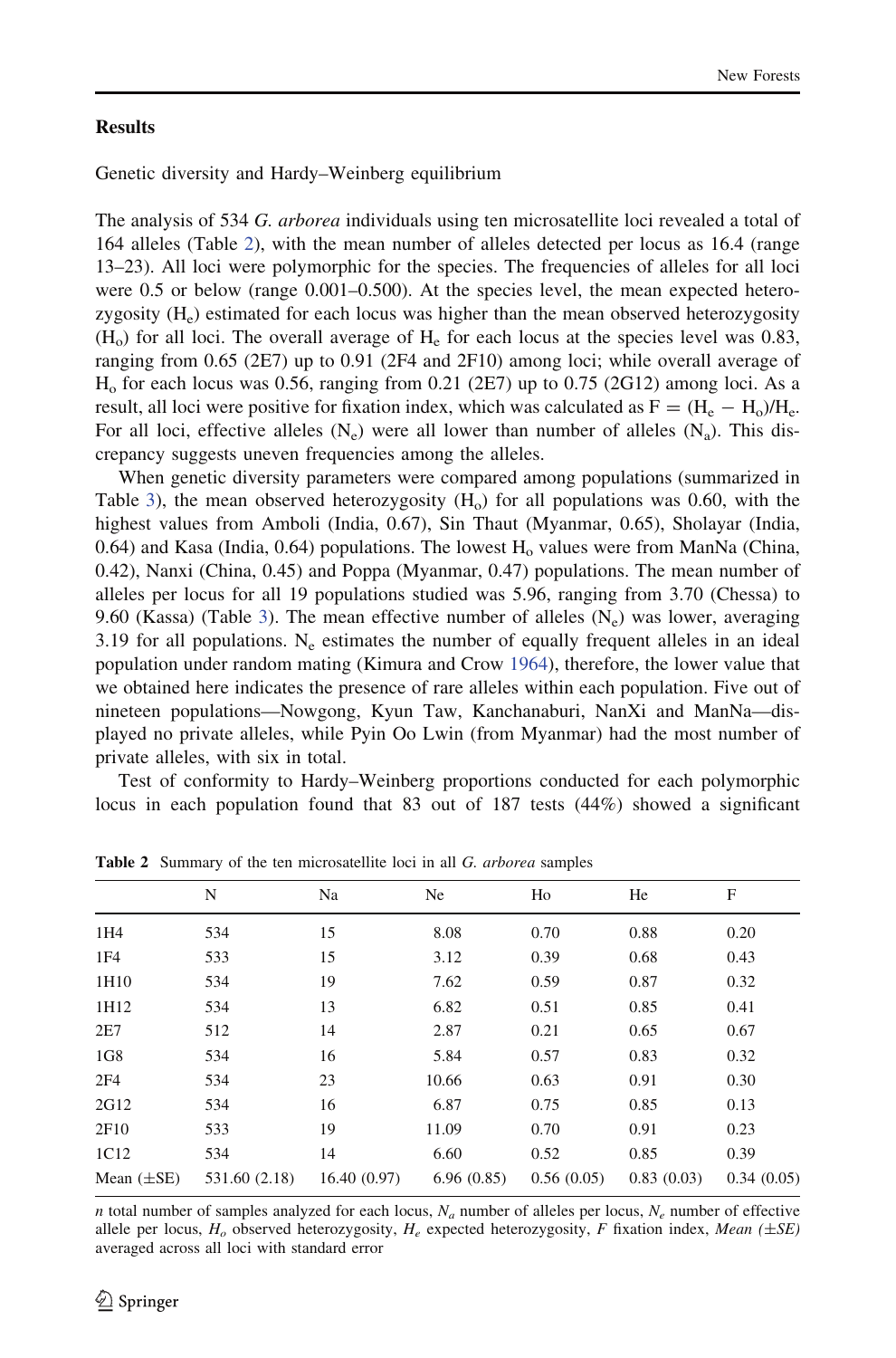<span id="page-6-0"></span>

| Table 3 Estimates of genetic parameters in 19 populations of G. arborea averaged over all loci                                                                                                                                                       |               |                |                   |      |                   |                         |               |                                    |
|------------------------------------------------------------------------------------------------------------------------------------------------------------------------------------------------------------------------------------------------------|---------------|----------------|-------------------|------|-------------------|-------------------------|---------------|------------------------------------|
| Population                                                                                                                                                                                                                                           | z             | $N_a (\pm SE)$ | $N_e$ ( $\pm$ SE) | zĥ   | $H_o$ ( $\pm$ SE) | $\rm{H_{e}\ ( \pm SE)}$ | $F(\pm SE)$   | HWE (score test)<br>Departure from |
| Kasa                                                                                                                                                                                                                                                 |               | 9.60(0.58)     | 4.03 (0.47)       |      | 0.64 (0.06)       | 0.71(0.04)              | 0.13(0.05)    | $\frac{*}{*}$                      |
| Sholayar                                                                                                                                                                                                                                             |               | 7.10 (0.60)    | 3.64 (0.41)       |      | 0.64(0.06)        | 0.68(0.05)              | 0.09(0.07)    | $\frac{*}{*}$                      |
| Nowgong                                                                                                                                                                                                                                              |               | 7.10 (0.60)    | 3.76 (0.43)       |      | 0.62(0.07)        | 0.70 (0.04)             | 0.14(0.08)    | $\ddot{*}$                         |
| Amboli                                                                                                                                                                                                                                               |               | 9.20 (0.61)    | 4.72 (0.45        |      | 0.67(0.06)        | 0.76 (0.03)             | 0.14(0.06)    | 茶茶                                 |
| Channari                                                                                                                                                                                                                                             |               | 3.80 (0.59)    | 2.54 (0.39)       |      | 0.49(0.10)        | 0.49 (0.09)             | $-0.01(0.04)$ | ns                                 |
| Dimapur                                                                                                                                                                                                                                              |               | 3.90 (0.43)    | 2.44(0.27)        |      | 0.51(0.09)        | 0.53(0.06)              | 0.06(0.12)    | Ξ                                  |
| Chessa                                                                                                                                                                                                                                               |               | 3.70 (0.45)    | 2.34 (0.29)       |      | 0.46 (0.07)       | 0.52(0.05)              | 0.08(0.13)    |                                    |
| Sin Thaut                                                                                                                                                                                                                                            | 51            | 6.30(0.78)     | 3.97 (0.61)       |      | 0.65(0.08)        | 0.66(0.07)              | 0.02(0.06)    |                                    |
| Kyun Taw                                                                                                                                                                                                                                             | $\mathcal{S}$ | 6.00(0.80)     | 3.04 (0.46)       |      | 0.57 (0.09)       | 0.58(0.08)              | 0.03(0.05)    | Ξ                                  |
| Waibon                                                                                                                                                                                                                                               | $\mathcal{S}$ | 6.00 (0.78)    | 3.35 (0.50)       |      | 0.62(0.07)        | 0.61(0.07)              | $-0.02(0.04)$ | ns                                 |
| Ladagyi                                                                                                                                                                                                                                              | 2             | 5.10 (0.81)    | 3.31 (0.58)       |      | 0.58(0.09)        | 0.59(0.08)              | 0.02(0.04)    | ns                                 |
| Kin Tha                                                                                                                                                                                                                                              |               | 6.70 (0.76)    | 3.68 (0.60)       |      | 0.58(0.07)        | 0.64(0.07)              | 0.11(0.03)    | $\ddot{\ast}$                      |
| Pyin Oo Lwin                                                                                                                                                                                                                                         | Z             | 7.50 (0.93)    | 3.31 (0.51)       |      | 0.60(0.07)        | 0.62(0.06)              | 0.05(0.05)    |                                    |
| Poppa                                                                                                                                                                                                                                                | $\mathcal{S}$ | 6.50(0.31)     | 2.70 (0.41)       |      | 0.47 (0.06)       | 0.56(0.06)              | 0.18(0.04)    | $\ddot{\tilde{z}}$                 |
| Kanchanaburi                                                                                                                                                                                                                                         |               | 4.80 (0.59)    | 2.96 (0.43)       |      | 0.55(0.10)        | 0.56(0.08)              | 0.04(0.09)    | ns                                 |
| Chantaburi                                                                                                                                                                                                                                           |               | 6.60 (0.72)    | 3.08 (0.47)       |      | 0.51(0.09)        | 0.60(0.07)              | 0.19(0.08)    | 茶米                                 |
| NanXi                                                                                                                                                                                                                                                |               | 3.80 (0.33)    | 2.57 (0.32)       |      | 0.45(0.07)        | 0.55(0.06)              | 0.15(0.10)    | ns                                 |
| ManNa                                                                                                                                                                                                                                                |               | 4.60(0.50)     | 2.23 (0.32)       |      | 0.42(0.08)        | 0.46(0.08)              | 0.10(0.08)    |                                    |
| YiWu                                                                                                                                                                                                                                                 |               | 5.00(0.67)     | 2.87 (0.46)       |      | 0.51(0.09)        | 0.55(0.08)              | 0.07(0.07)    |                                    |
| Overall populations                                                                                                                                                                                                                                  | 534           | 5.96 (0.19)    | 3.19 (0.11)       | 1.63 | 0.55(0.02)        | 0.60(0.02)              | 0.08(0.02)    | $* *$                              |
| <i>n</i> number of samples from each population, $N_a$ number of alleles per locus, $N_e$ number of effective allele per locus, $N_p$ number of private alleles, $H_o$ observed heterozygosity,<br>$H_e$ expected heterozygosity, $F$ fixation index |               |                |                   |      |                   |                         |               |                                    |

Significant departures from Hardy–Weinberg expectations at  $* P < 0.05$ ;  $* * P < 0.01$  and ns not significant

Significant departures from Hardy-Weinberg expectations at \*  $P < 0.05$ ; \*\*  $P < 0.01$  and ns not significant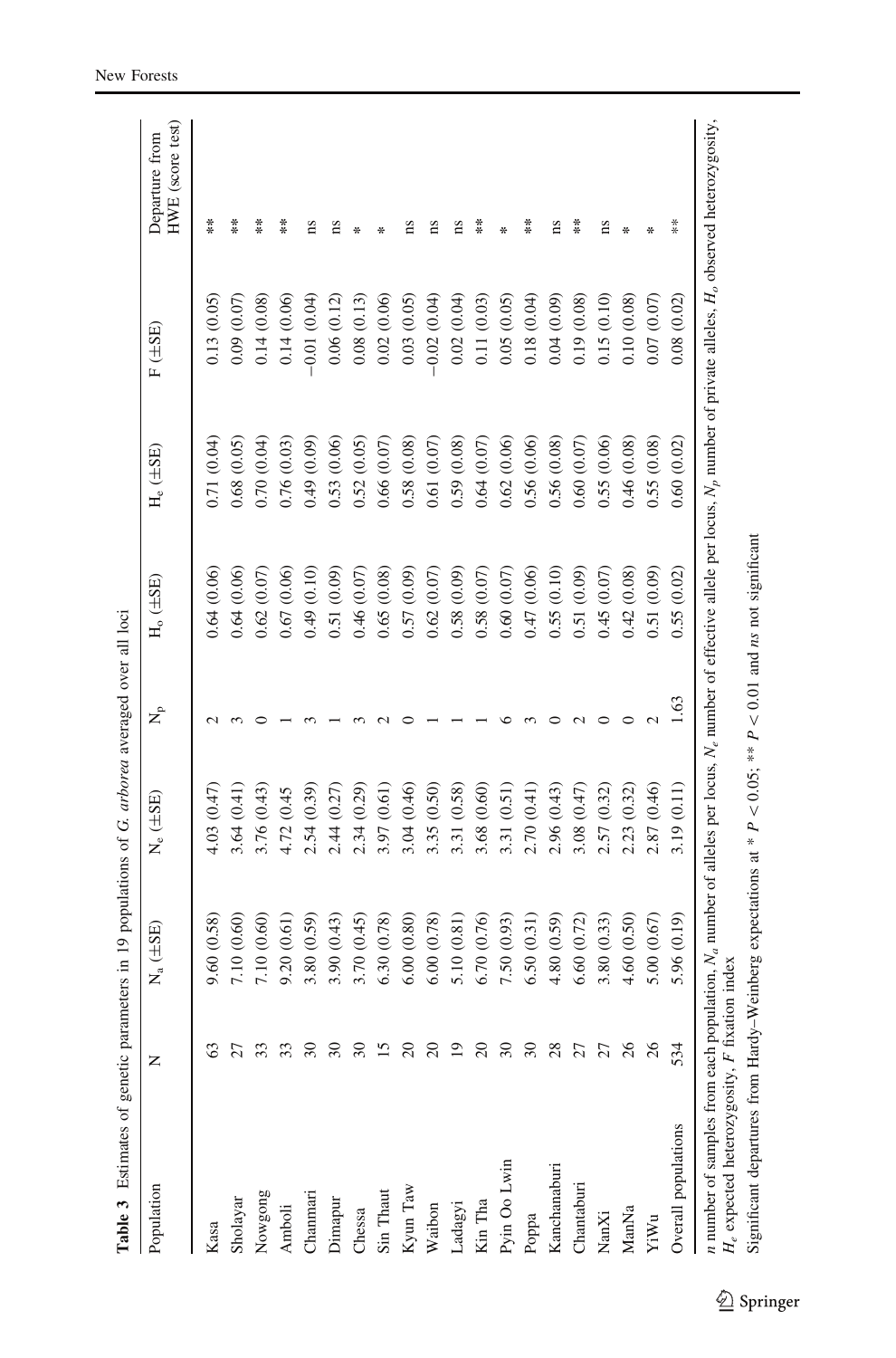departure from the expected proportions at the 5% level. Global Hardy–Weinberg tests (Score test) revealed that deficit in heterozygotes was significant in 12 out of 19 populations. On the other hand, 17 out of 19 populations had positive fixation index ranging from 0.02 to 0.19. Since only two populations had negative fixation index values, the average fixation index across populations was positive. Together with the much lower values of  $N_e$ (3.19) as compared to  $N_a$  (5.96), these results suggest heterozygote deficit in G. arborea.

# Genetic structure

The AMOVA procedure was carried out to partition the genetic variation among populations and regions. Results from the AMOVA analysis showed that the majority of genetic variation resided within populations (69%), whereas the variation among region and among populations within the same region was only 21 and 10% respectively (Table 4). All variance components were found to be highly significant ( $P < 0.001$ ). This implies that although each population still retained a considerable amount of genetic variation, they had significantly differentiated from each other at a population and region level. When populations were analyzed regionally (based on country of origin), the within population component increased to above 80% (Table 4). This further reiterated the fact that populations from the same region share more genetic similarities than those in different regions. The  $F_{st}$  value among all Gmelina populations is 0.31, with the overall level of inferred gene flow  $(N_m)$  estimated as 0.56 individual per generation among populations. Among the four regions,  $N_m$  varied from 4.06, 4.56 and 5.19 in China, Thailand and Myanmar respectively, to 1.01 in India. This indicates that India has a lower level of gene flow among its populations than the other regions.

| Source of variation | $F_{ST}$ | $N_m$ | df             | <b>SSD</b> | Variance<br>component | Percentage of<br>variation $(\%)$ | $P$ value |
|---------------------|----------|-------|----------------|------------|-----------------------|-----------------------------------|-----------|
| Overall             | 0.31     | 0.56  |                |            |                       |                                   |           |
| Among regions       |          |       | 3              | 744.11     | 0.92                  | 20.62                             | < 0.001   |
| Among pops          |          |       | 15             | 429.81     | 0.46                  | 10.35                             | < 0.001   |
| Within pops         |          |       | 1,049          | 3,214.36   | 3.06                  | 69.03                             | < 0.001   |
| <i>India</i>        | 0.20     | 1.01  |                |            |                       |                                   |           |
| Among pops          |          |       | 6              | 327.53     | 0.75                  | 19.86                             | < 0.001   |
| Within pops         |          |       | 485            | 1,462.12   | 3.02                  | 80.14                             |           |
| Myanmar             | 0.05     | 5.19  |                |            |                       |                                   |           |
| Among pops          |          |       | 6              | 57.69      | 0.15                  | 4.63                              | < 0.001   |
| Within pops         |          |       | 301            | 928.72     | 3.09                  | 95.37                             |           |
| <b>Thailand</b>     | 0.05     | 4.56  |                |            |                       |                                   |           |
| Among pops          |          |       | 1              | 11.94      | 0.16                  | 5.25                              | < 0.01    |
| Within pops         |          |       | 108            | 318.86     | 2.95                  | 94.75                             |           |
| China               | 0.06     | 4.06  |                |            |                       |                                   |           |
| Among pops          |          |       | $\overline{2}$ | 22.29      | 0.16                  | 5.77                              | < 0.001   |
| Within pops         |          |       | 155            | 408.80     | 2.64                  | 94.23                             |           |

Table 4 Population structure of G. arborea as shown by AMOVA with three levels of hierarchy—among regions, among populations and within populations

 $F_{st}$  Wright's fixation index,  $N_m$  number of migrants per generation, df degree of freedom, SSD sum of squared deviation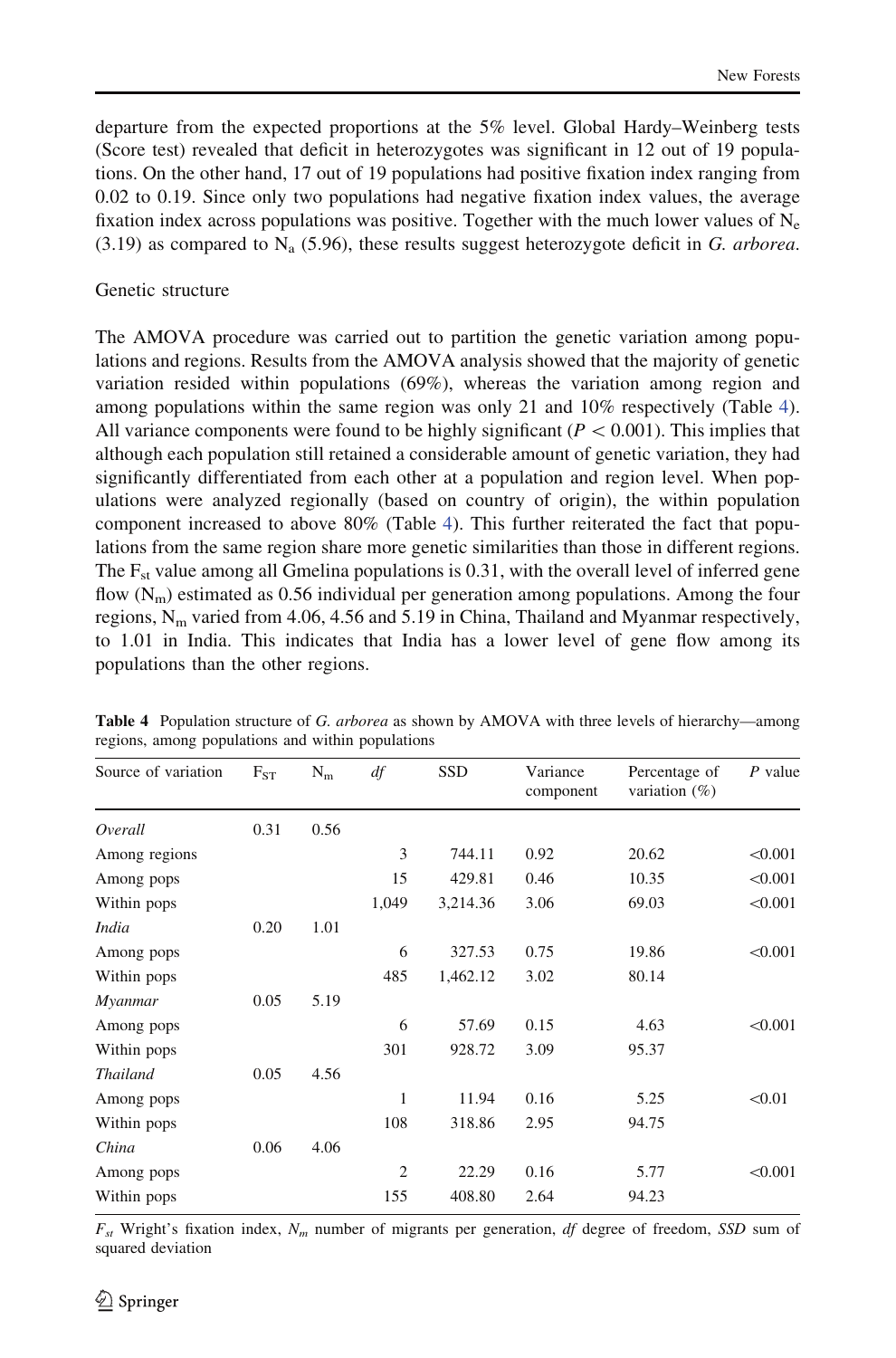

Fig. 2 Primary Principle Coordinate Analysis (PCA) of genetic distances among G. arborea individuals from four regions

The PCA analysis further illustrates the regional differences. Populations were clustered into three distinct groups—(1) China, (2) Thailand-Myanmar and (3) India (Fig. 2). Apart from the overlap of a few individuals from China and India with the Thailand-Myanmar cluster, the groups are clearly segregated. A secondary-level PCA was done for each of these groups to disect the within-group genetic similarity. No distinct clustering was observed within the China group. Within the Thailand-Myanmar group, there is an indication of aggregation among individuals from the Thai populations Kanchanaburi and Chantaburi. Clustering was more apparent in India, where three subgroups were observed. Individuals from Chanmari formed a subgroup (east coast population), individuals from Dimapur and Chessa formed another subgroup (highland populations), and the remaining individuals from other populations formed the third subgroup (all western coast populations, except for Nowgong) (Fig. [3](#page-9-0)).

The UPGMA dendrogram revealed clusters (Fig. [4\)](#page-10-0) which were consistent with the groupings by the first and secondary-level PCA analysis. Pairwise population matrix of Nei's Unbiased Genetic Identity showed that at the population level, genetic identity between the populations ranged from 0.07 (see Table [5](#page-11-0) Chessa-Ladagyi) to 1.00 (see Table [5](#page-11-0) Amboli-Kasa, Amboli-Nowgong and Kyun Taw-Waibon).

#### **Discussion**

#### Genetic diversity

The genetic diversity of G. arborea was evaluated using ten microsatellite markers. The number of loci utilized in this study is considered comparable to numbers used in other studies on tropical timber species—five loci in *Dinizia excelsa* (Dick et al. [2003](#page-16-0)), seven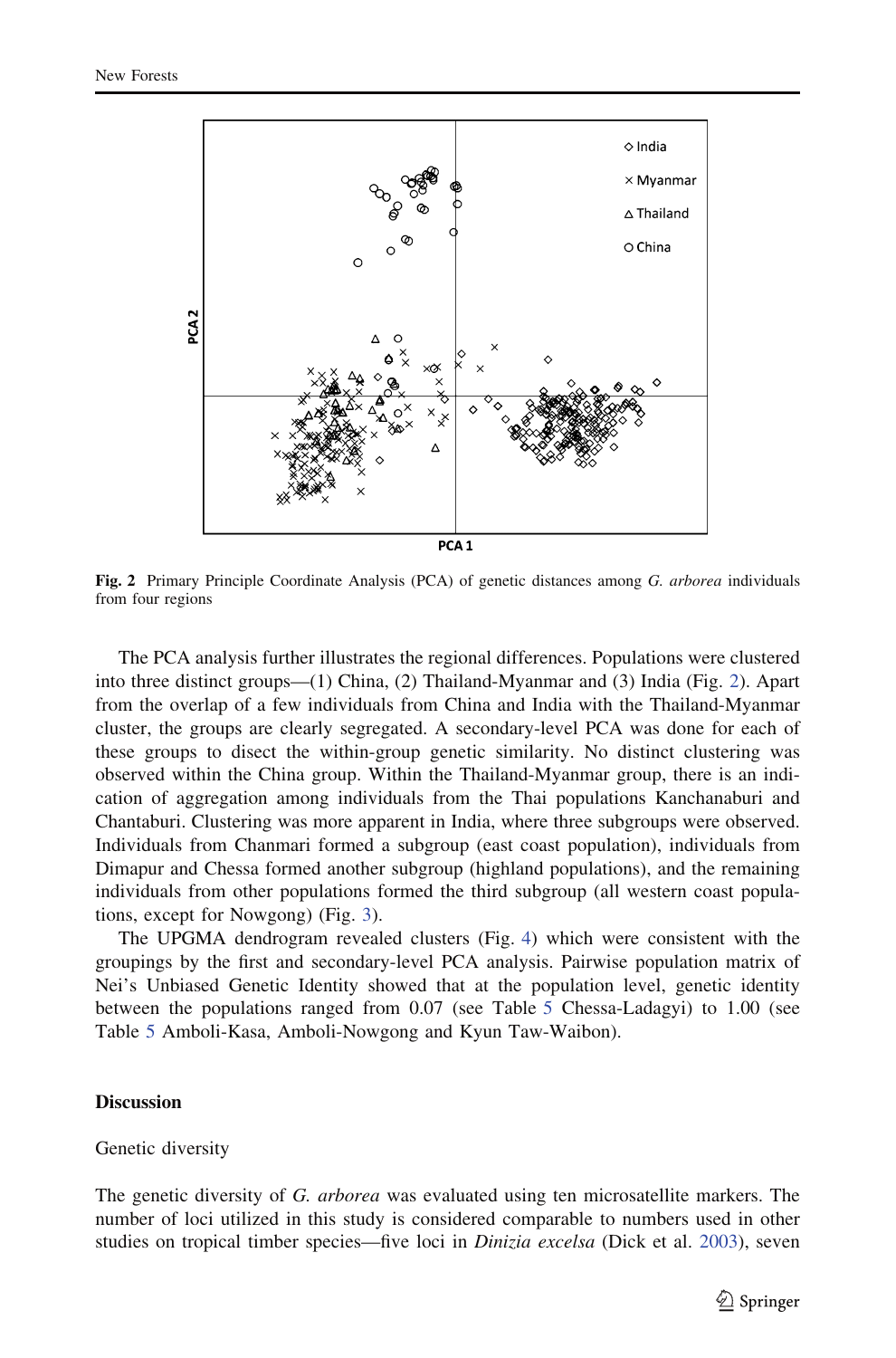<span id="page-9-0"></span>

Fig. 3 Secondary Principle Coordinate Analysis (PCA) of genetic distances among G. arborea individuals based on the three clusters obtained from the primary PCA. a Populations from China; b populations from Thailand and Myanmar; c populations from India

loci in *M. huberi* (Azevedo et al. [2007\)](#page-16-0), eight loci in *S. macrophylla* (Lemes et al. [2003](#page-16-0)) and 15 loci in Tectona grandis (Fofana et al. [2008\)](#page-16-0).

Our finding of genetic diversity parameters as average values of all loci for G. arborea  $(N_a = 16.4; H_0 = 0.56; H_e = 0.83)$  were comparable to those for Teak (T. grandis), its geographically closest relative that had been examined with microsatellite markers  $(N_a = 12.6; H_o = 0.52; H_e = 0.49)$  (Fofana et al. [2008](#page-16-0)). The heterozygosity found in our study was much higher than the heterozygosity detected for G. arborea using inter-simple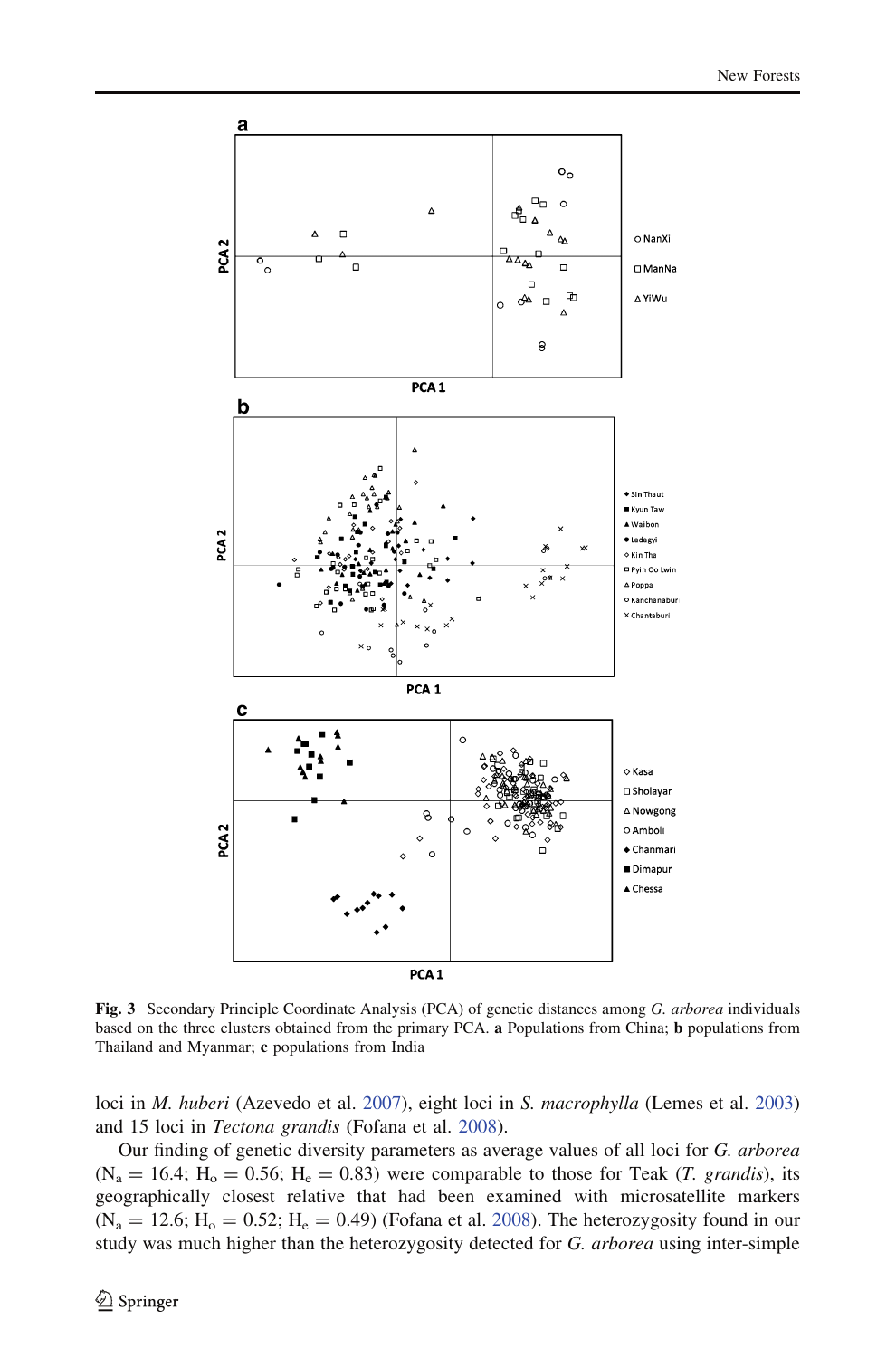<span id="page-10-0"></span>

Fig. 4 Dendrogram from UPGMA cluster analysis based on Nei's genetic identity among all G. arborea populations

sequence repeat (ISSR) markers (Naik et al. [2009](#page-16-0)), most probably due to the higher number of individuals used in our study or higher level of polymorphism revealed by microsatellite markers, although strict comparison is difficult. Also, Naik et al. ([2009](#page-16-0)) included samples from plantations and fragmented forests which might have experienced genetic drift or bottlenecks, thus the genetic diversity obtained was lower. Based on our study, G. arborea also exhibited an overall higher level of allelic richness but slightly lower  $H_0$  and higher  $H_e$  values as compared to the results from 106 intraspecific genetic diversity studies in wild plants based on microsatellite markers ( $N_a = 9.9$ ;  $H_0 = 0.58$ ;  $H<sub>e</sub> = 0.61$ ) (Nybom [2004\)](#page-17-0). Similarly, *G. arborea* showed a higher allelic richness, lower  $H<sub>o</sub>$  and higher  $H<sub>e</sub>$  when compared to other tropical tree species, such as *Carapa guianensis*  $(N_a = 7.6; H_o = 0.68; H_e = 0.67;$  Dayanandan et al. 1999), *Dicorynia guianensis*  $(N_a = 7.3; H_o = 0.62; H_e = 0.63;$  Latouche-Halle et al. [2003](#page-16-0)), *D. excelsa* (N<sub>a</sub> = 18.2;  $H_0 = 0.65$ ;  $H_e = 0.61$ ; Dick et al. [2003\)](#page-16-0) and *M. huberi* (N<sub>a</sub> = 6.4;  $H_0 = 0.69$ ;  $H_e = 0.81$ ; Azevedo et al. [2007](#page-16-0)). The high level of allelic richness in G. arborea confirmed that the ten microsatellite markers in this study have identified sufficient genetic variation.

All loci under this study had lower  $H_0$  values than those for  $H_e$ , which translate into positive fixation index (Table [2](#page-5-0)). For the nineteen populations we studied, 44% of population/locus tests were found significantly deviated from Hardy–Weinberg equilibrium. Seventeen populations had positive fixation index values ranging from 0.02 to 0.19. There were also the much lower values of  $N_e$  (3.19) as compared to  $N_a$  (5.96). All these results together strongly suggest heterozygote deficit in G. arborea, in other words, nonrandom mating favoring inbreeding. This is inconsistent with the finding of self incompatibility in G. arborea (Bolstad and Bawa [1982\)](#page-16-0) and the suggestion of a mixed mating system which favors out-crossing (Raju and Rao [2006\)](#page-17-0). We won't be able to reach a strong conclusion since several other possibilities can not be excluded. Pollen limitation may encourage selfing. Biparental inbreeding could also have occurred when two genetically related individuals were crossed. Type and availability of pollinators might also change pollination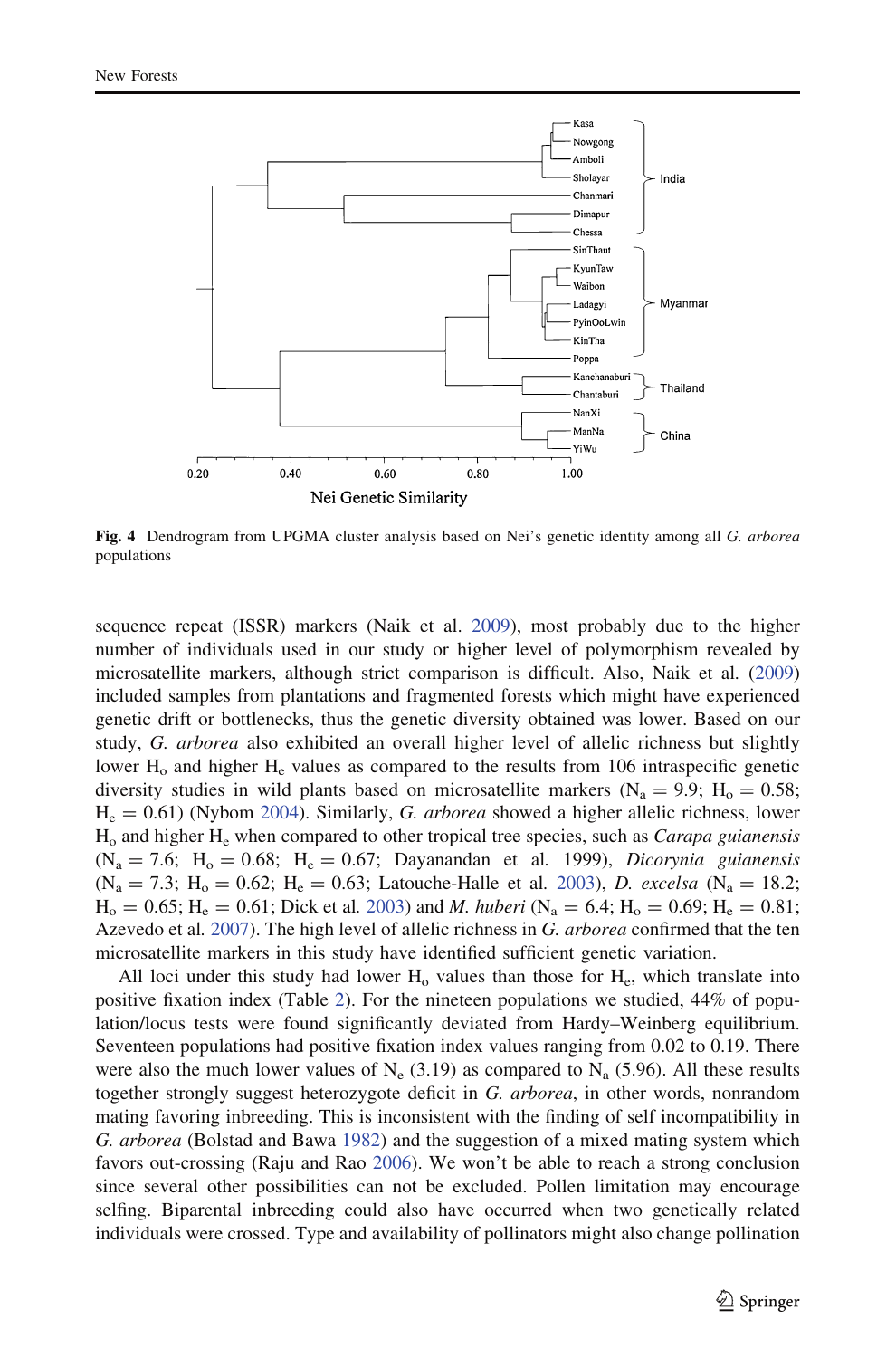<span id="page-11-0"></span>

| Table 5 Nei's genetic similarity between the 19 G. arborea populations |        |          |                |              |               |                  |                   |           |          |
|------------------------------------------------------------------------|--------|----------|----------------|--------------|---------------|------------------|-------------------|-----------|----------|
|                                                                        | Kasa   | Sholayar | Nowgong        | Amboli       | Chanmari      | Dimapur          | Chessa            | Sin Thaut | Kyun Taw |
| Sholayar                                                               | 0.99   |          |                |              |               |                  |                   |           |          |
| Nowgong                                                                | 0.99   | 0.97     |                |              |               |                  |                   |           |          |
| Amboli                                                                 | 1.00   | 0.97     | $\frac{8}{10}$ |              |               |                  |                   |           |          |
| Chanmari                                                               | 0.41   | 0.37     | 0.37           | 0.43         |               |                  |                   |           |          |
| Dimapur                                                                | 0.35   | 0.30     | 0.32           | 0.38         | 0.53          |                  |                   |           |          |
| Chessa                                                                 | 0.35   | 0.30     | 0.35           | 0.40         | 0.52          | 0.89             |                   |           |          |
| Sin Thaut                                                              | 0.37   | 0.32     | 0.31           | 0.39         | 0.43          | 0.14             | 0.12              |           |          |
| Kyun Taw                                                               | 0.33   | 0.31     | 0.30           | 0.38         | 0.32          | $\overline{11}$  | 0.09              | 0.94      |          |
| Waibon                                                                 | 0.32   | 0.29     | 0.30           | 0.37         | 0.33          | $\overline{0}$ . | $\overline{0.11}$ | 0.96      | 1.00     |
| Ladagyi                                                                | 0.32   | 0.29     | 0.29           | 0.37         | 0.32          | 0.10             | 0.07              | 0.90      | 0.98     |
| Kin Tha                                                                | 0.32   | 0.29     | 0.29           | 0.38         | 0.31          | 0.11             | 0.09              | 0.91      | 0.98     |
| Pyin Oo Lwin                                                           | 0.33   | 0.29     | 0.29           | 0.39         | 0.32          | 0.13             | $\overline{0.11}$ | 0.90      | 0.97     |
| Poppa                                                                  | 0.29   | 0.23     | 0.23           | 0.33         | 0.26          | 0.13             | 0.10              | 0.78      | 0.84     |
| Kanchanaburi                                                           | 0.28   | 0.25     | 0.26           | 0.34         | 0.30          | 0.17             | 0.12              | 0.78      | 0.81     |
| Chantaburi                                                             | 0.32   | 0.28     | 0.27           | 0.35         | 0.34          | 0.18             | 0.12              | 0.76      | 0.72     |
| NanXi                                                                  | 0.23   | 0.20     | 0.20           | 0.25         | 0.27          | 0.17             | 0.16              | 0.41      | 0.37     |
| ManNa                                                                  | 0.19   | 0.15     | 0.18           | 0.20         | 0.17          | 0.09             | $\overline{0}$    | 0.38      | 0.31     |
| YiWu                                                                   | 0.23   | 0.19     | 0.21           | 0.25         | 0.20          | $\overline{0}$ . | $\Xi$             | 0.42      | 0.33     |
|                                                                        | Waibon | Ladagyi  | Kin Tha        | Pyin Oo Lwin | ${\tt Poppa}$ | Kanchanaburi     | Chantaburi        | NanXi     | ManNa    |
| Sholayar                                                               |        |          |                |              |               |                  |                   |           |          |
| Nowgong                                                                |        |          |                |              |               |                  |                   |           |          |
| Amboli                                                                 |        |          |                |              |               |                  |                   |           |          |
| Chanmari                                                               |        |          |                |              |               |                  |                   |           |          |
| Dimapur                                                                |        |          |                |              |               |                  |                   |           |          |
|                                                                        |        |          |                |              |               |                  |                   |           |          |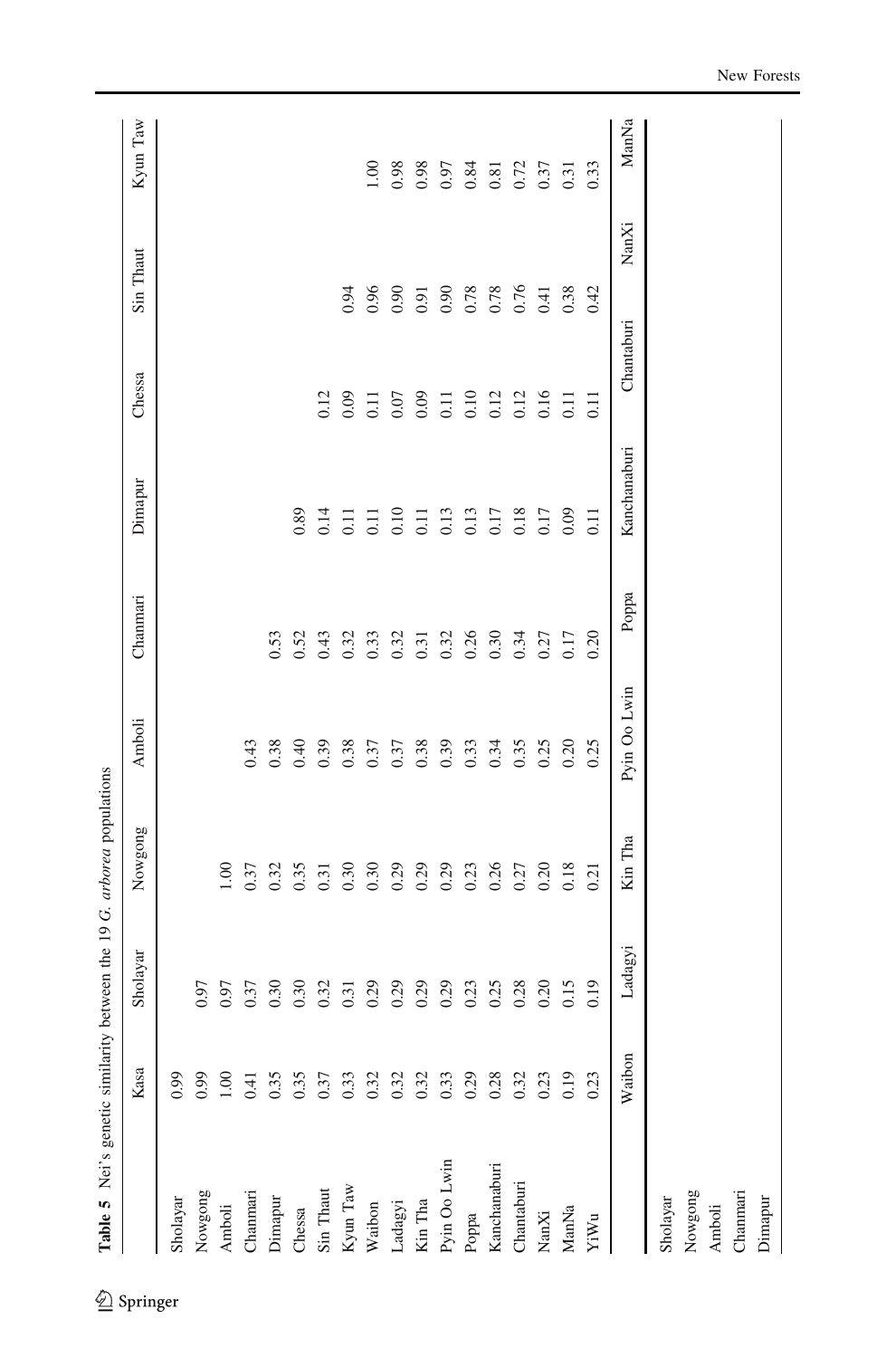| Table 5 continued               |                      |         |                                                     |                |       |                        |                |       |       |
|---------------------------------|----------------------|---------|-----------------------------------------------------|----------------|-------|------------------------|----------------|-------|-------|
|                                 | Waibon               | Ladagyi | Kin Tha                                             | Pyin Oo Lwin   | Poppa | Kanchanaburi           | Chantaburi     | NanXi | ManNa |
| Thessa                          |                      |         |                                                     |                |       |                        |                |       |       |
| Sin Thaut                       |                      |         |                                                     |                |       |                        |                |       |       |
| Kyun Taw                        |                      |         |                                                     |                |       |                        |                |       |       |
| Waibon                          |                      |         |                                                     |                |       |                        |                |       |       |
| Ladagyi                         | 0.99                 |         |                                                     |                |       |                        |                |       |       |
|                                 | 0.98                 | 66.0    |                                                     |                |       |                        |                |       |       |
| Kin Tha<br>''yin Oo Lwin        |                      | 0.98    | 0.98                                                |                |       |                        |                |       |       |
| $P^{\text{oppa}}$               | 0.96<br>0.84<br>0.81 | 0.87    | 0.89                                                | 0.89           |       |                        |                |       |       |
| Kanchanaburi                    |                      | 0.82    |                                                     | 0.83           | 0.70  |                        |                |       |       |
| Chantaburi                      | $0.72$<br>0.40       | 0.73    | $\begin{array}{c} 0.78 \\ 0.71 \\ 0.45 \end{array}$ | $0.75$<br>0.41 | 0.68  |                        |                |       |       |
| $\mathbf{N}\text{an}\mathbf{X}$ |                      | 0.40    |                                                     |                | 0.38  | $0.92$<br>0.49<br>0.41 | 0.53           |       |       |
| ManNa                           | 0.34                 | 0.33    | 0.38                                                | 0.35           | 0.30  |                        | $0.45$<br>0.44 | 0.93  |       |
| YiWu                            | 0.35                 | 0.35    | 0.39                                                | 0.38           | 0.29  |                        |                | 0.90  | 0.97  |
|                                 |                      |         |                                                     |                |       |                        |                |       |       |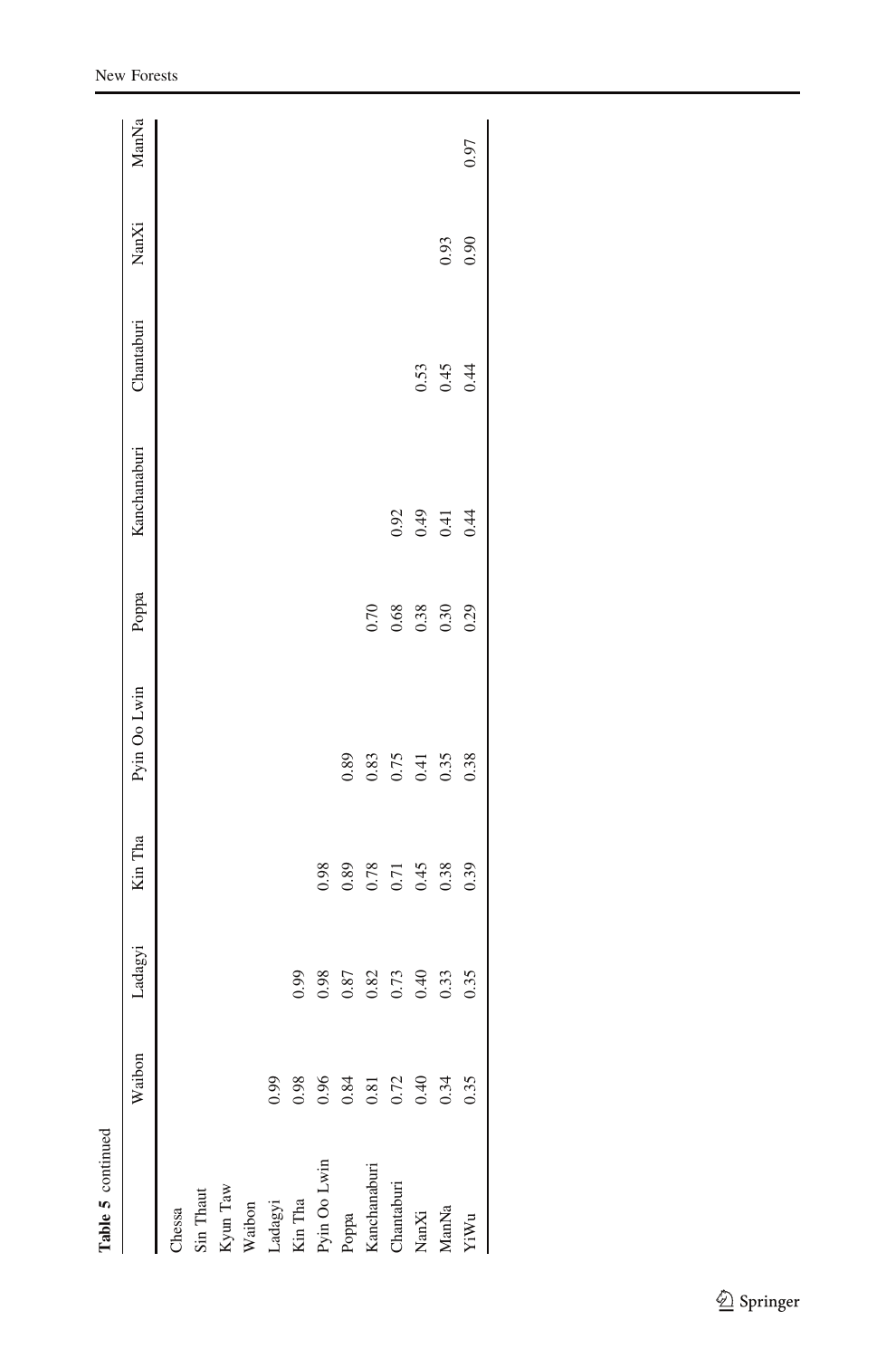pattern. More studies are necessary to have a better understanding on reasons for reduced heterozygosity in G. arborea.

### Genetic structure

Our study showed a significant genetic differentiation among G. arborea populations, similar to other tropical trees which occur in low density forests (Collevatti et al. [2001;](#page-16-0) Latouche-Halle et al. [2003;](#page-16-0) Lemes et al. [2003](#page-16-0)). A considerable amount of variation was observed among regions, which accounted for 21% of the total variation. In natural populations, G. arborea is distributed sparsely, with one to several mature trees found per  $km^2$ in a mixed broadleaf forests (Dvorak [2004\)](#page-16-0). Low abundance, coupled with isolation of populations by limited gene flow may be the driving force behind population differentiation (Alves et al. [2007\)](#page-16-0). Also, as mentioned previously, microsatellites have a high mutation rate. This marker could be more sensitive than other molecular markers in capturing differentiation among recently isolated populations. Despite the significant level of among-population and among-region variation, the amount of variation within population in this study was higher than Naik et al. [\(2009](#page-16-0)) observed in another study of G. arborea. Again, this reflected that the fragmented forests and plantation that had been sampled might have undergone genetic drift or bottlenecks.

The high level of regional diversity is also evident in both the PCA and the UPGMA dendrogram produced by cluster analysis, where populations are clustered mostly according to their geographic regions. Based on the UPGMA dendrogram and the secondary-level PCA analysis, Indian populations could be subgrouped according to their geographical proximity into three clusters: highland, west coast and east coast subgroups. Groups of populations are distinct possibly due to restricted gene flow over large distances. Isolation by distance has been demonstrated for several tropical trees (Azevedo et al. [2007;](#page-16-0) Lemes et al.  $2003$ ), though it is yet to be confirmed in  $G$ . *arborea*. The only exception to the consensus between geographical and genetic clustering is the population from Nowgong—located in the Assam state, south of the eastern Himalayas—which did not cluster together with Chessa and Dimapur despite its geographical proximity. The reason for clustering of the Nowgong population among the west coast populations remains unclear. The only other example where populations from the highland areas in India shared high degree of genetic similarity with coastal populations was in *Phyllanthus amarus* from the family Euphorbiaceae (Jain et al. [2003\)](#page-16-0). It could be possible that similar to P. amarus, the G. arborea populations from Nowgong originates from the west coast, most likely from Kasa since these two populations shared the most genetic similarity. However, the mechanism in which individuals from Kasa area were introduced to Nowgong is still speculative at this stage. Further studies would be needed to provide more concrete explanation behind this exceptional case.

For China group and Myanmar/Thailand group, many adjacent populations were clustered together (i.e. Waibon and Kyun Taw; ManNa and YiWu). However, geographical proximity did not explain the clustering of several other cases. For example, Pyin Oo Lwin (Myanmar) has a shorter distance to Man Na (China) than to Kanchanaburi (Thailand). Yet it is included in the Thailand-Myanmar subgroup but not in the China subgroup. Apart from geographic distance, restricted gene flow could also be attributed to isolation of populations caused by the presence of a barrier to gene flow (Butcher et al. [2005\)](#page-16-0). Once the barrier is established between isolated populations, spatially variable selection or localized genetic drift could both result in genetic differentiation. The Gaoligong mountain range, which borders Yunnan Province in China and Myanmar is located between Pyin Oo Lwin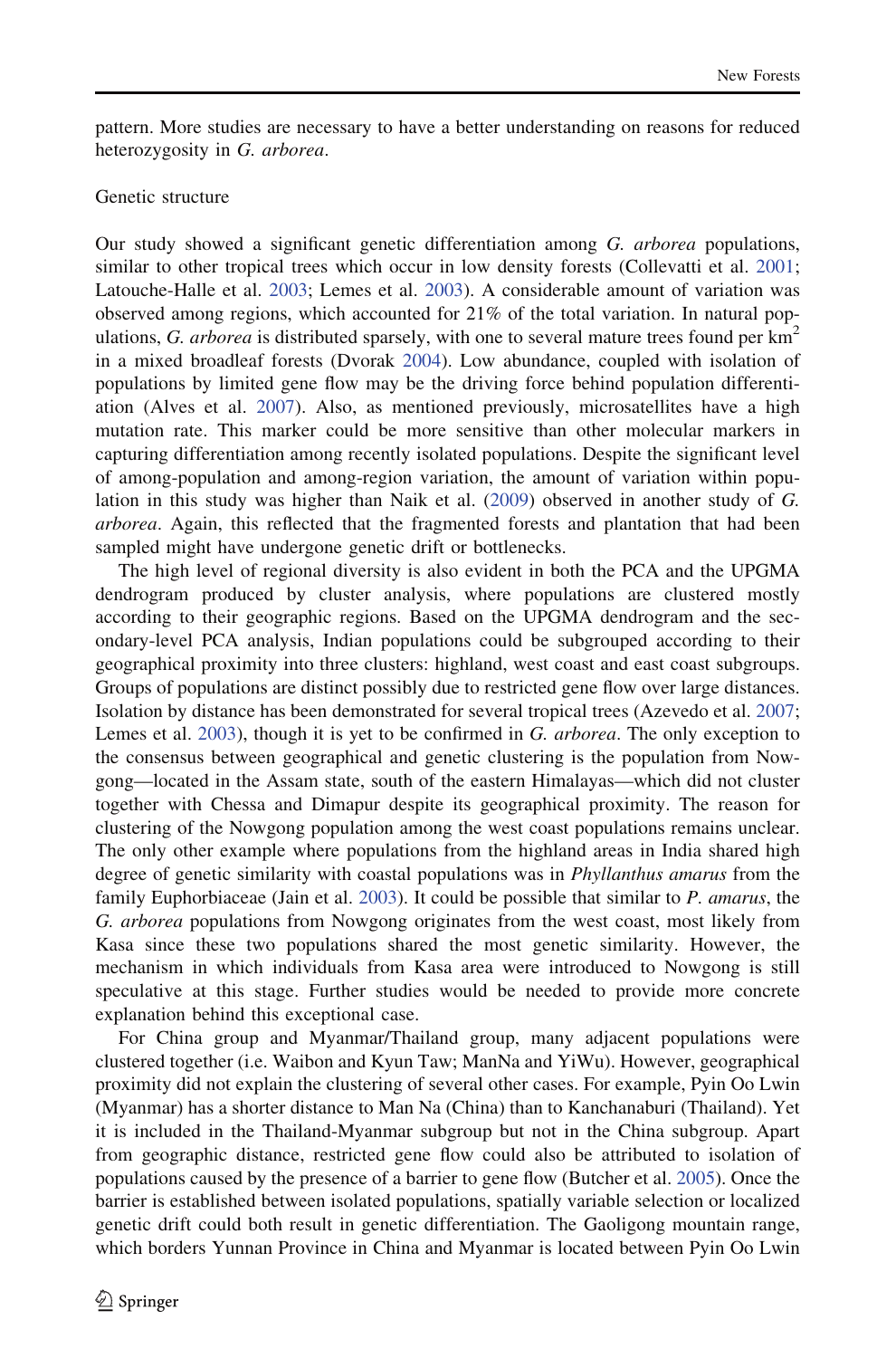and Man Na. It might act as an effective barrier to gene flow since the mountain terrain is not a habitat for G. arborea. On the other hand, the terrain between Pyin Oo Lwin and Kanchanaburi is mostly lowland area which poses an ineffective barrier to gene flow. Therefore, geologic barriers to gene flow could be another important factor influencing the genetic differentiation in G. arborea.

Another population pair that was inconsistent with the isolation by distance model was populations from Kanchanaburi and Chantaburi in Thailand. Both populations were more than 400 km apart and yet shared the most genetic similarity with each other. One possible reason is the presence of similar selection pressures among locations. This applies when the environmental factors, such as topology or forest type, are similar in such a way that genotypes from one environment are more likely to survive in the same environment at different localities simply due to advantageous adaptation (McGowen et al. [2001](#page-16-0); Ramakrishnan et al. [2006\)](#page-17-0). Kanchanaburi and Chantaburi are located at approximately the same latitude, which presumably results in similar climatic conditions and forest types. Therefore, genetic differentiation between populations from Kanchanaburi and Chantaburi might be prevented through selection for corresponding adaptations. Another possibility is human intervention, such as carrying Gmelina seeds from one geographic location to another.

### Impact on tree breeding

A practical utility of information on genetic diversity and structure is to facilitate planning seed collections for breeding and also the genetic composition of seed orchards. The higher the genetic diversity, the more variation there is for selection and improvement (Lee et al. [2000\)](#page-16-0). Based on our study, populations in Thailand/Myanmar and China were genetically more similar to each other than with India populations. Therefore, a seed collection effort to maximize genetic diversity should include those populations with higher level of heterozygosity such as Amboli (India,  $H_0 = 0.67$ ), Sin Thaut (Myanmar,  $H_0 = 0.65$ ), Sholayar (India,  $H_0 = 0.64$ ) and Kasa (India,  $H_0 = 0.64$ ). For breeding through controlled pollination, parent plants should come from populations that are genetically distinct from each other (see Table [5](#page-11-0) for a summary of Nei genetic identity between populations). We recommend a systematic sampling which should include populations from all three primary groups—(1) India, (2) China, and (3) Thailand/Myanmar.

For seed orchards, we suggest that a mixture of selections made in progeny trials from different geographic groups, placed in a clonal seed orchard together, will promote outcrossing vigor and improvement in productivity. One such example is the open-pollinated clonal seed orchard of G. arborea operated by Sumalindo (Indonesia) with selections from Thailand and Costa Rica (probably of Indian origin). The realized field gain from the orchard was 25% in wood productivity over local seed orchard of unknown diversity. Alternatively, seed collections of Gmelina from various countries (Thailand/Myanmar, China, India) can be placed in sublines and bred for several generations before being placed together in a breeding orchard to promote outcrossing vigor.

#### Impact on conservation

Unlike timber trees such as *Caesalpinia echinata* and *C. brasiliense*, *G. arborea* is not an endangered species (Cardoso et al. [1998](#page-16-0); Collevatti et al. [2001;](#page-16-0) Dvorak [2004](#page-16-0)). At species level, G. arborea has a satisfactory diversity level with average observed heterozygosity  $(H<sub>o</sub> = 0.56)$  comparable to other tropical tree species. Therefore, in terms of conservation,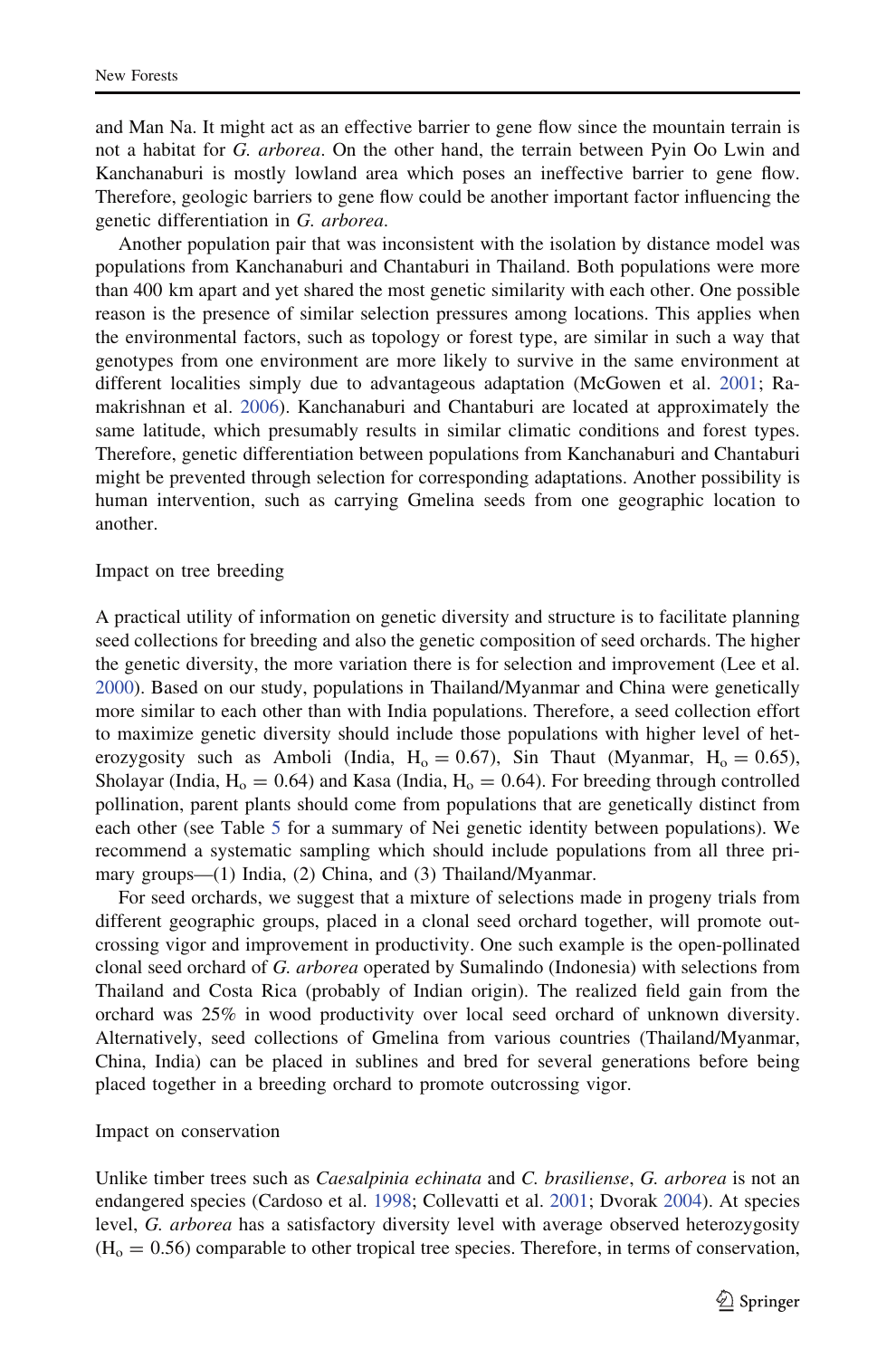the existence of this species is not a concern. Rather, the long-term evolutionary fitness and future commercial gain from the conserved diversity (Lee et al. [2000](#page-16-0)) will become the priority. By using results from international provenance trials, together with genetic diversity assessments, practical *ex situ* conservation programs can be developed. Considering significant genetic structuring detected in this study, the selection of candidates for ex situ conservation should take the genetic clusters into account, in order to ensure that all major clusters are represented. For example one ex situ conservation strategy might be to choose a few populations in each genetic cluster with maximum genetic diversity, fitness and good commercial potential to capture broad adaptability. In addition, one might heavily sample the Myanmar populations for their good growth (Hodge and Dvorak [2004](#page-16-0)) but also include the fringe and distinct populations in southwestern China because some are critically endangered and might include useful rare alleles. In this case, individuals from YiWu would be a good candidate for conservation since the population has moderately high level of genetic diversity and is the only one in southwestern China found to harbour private alleles. The approach for using field results coupled with molecular information was also practiced in the case of E. urophylla from Indonesia (Dvorak et al. [2008\)](#page-16-0). The decision to include or exclude any populations for conservation should be based upon well-supported and comprehensive data on the productivity and genetic similarity among populations.

The understanding of genetic diversity of G. arborea forms a significant platform on which further studies can build upon. These highly polymorphic microsatellite markers could be further used to construct a genetic map, followed by marker assisted breeding for G. arborea. For plantations with vegetative clones, genetic profiling can help quality control of plantation. These microsatellite markers can be used to study mating system of G. arborea and to clarify if inbreeding indeed happens for G. arborea. In one recent study, paternity analysis of M. huberi populations showed that mating among relatives contributed considerably to the inbreeding that was observed (Azevedo et al. [2007\)](#page-16-0). The study sampled and analyzed both adult trees and seedlings to compute several key parameters such as outcrossing rate, paternity correlation, self-pollination correlation and number of pollen donor per mother tree. A similar study could be conducted for G. arborea. Coupled with research on its reproductive ecology—such as pollination, pollen vectors, fertilization, seed dispersal and seed vectors—we can better understand the gene flow and migration pattern in this species. Studies can also compare continuous and fragmented forest to determine the effect of disturbance on genetic diversity. This is particularly important in strategizing conservation plans.

In conclusion, there is a moderately high level of genetic diversity in G. arborea populations that we studied. An excess of homozygotes was found within most G. arborea populations. Genetic diversity was observed to segregate geographically according to regions. Populations from China, Thailand/Myanmar and India form three genetically distinct groups. There was further geographical clustering among Indian populations, with only one exception. Findings from this study can be immediately applied to plant breeding programs and conservation planning. Future studies into the mating system, population fragmentation and evolution of this species can also build upon the results obtained.

Acknowledgments Temasek Life Sciences Laboratory provided funding to this research. We thank Mr. Willi Woodbridge, Camcore, USA for his development of the Gmelina map. We thank Mr. Mike Tighe, (formerly Camcore, USA), Mr. Arif Purwanto (Sumalindo, Indonesia) and Mr. Miguel Rodriguez (Pizano, Colombia) for sending plant materials or DNAs for this study.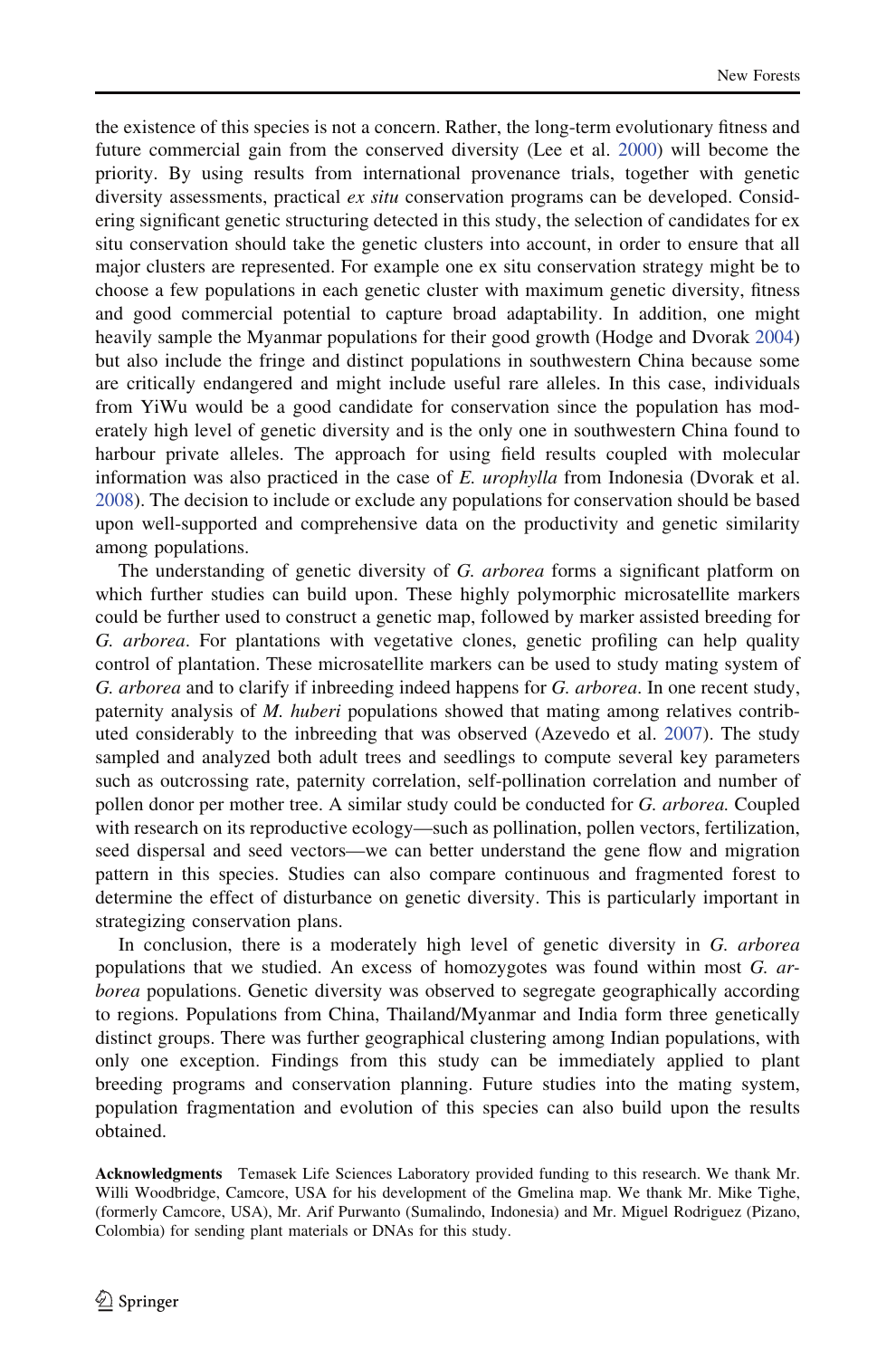### <span id="page-16-0"></span>**References**

- Alves RM, Sebbenn AM, Artero AS, Clement C, Figueira A (2007) High levels of genetic divergence and inbreeding in populations of cupuassu (Theobroma grandiflorum). Tree Genet Genomes 3(4):289-298
- Azevedo NCR, Kanashiro M, Ciampi AY, Grattapaglia D (2007) Genetic structure and mating system of Manilkara huberi (Ducke) A. Chev., a heavily logged Amazonian timber species. J Hered 98(7):646–654
- Bolstad PV, Bawa KS (1982) Self incompatibility in *Gmelina arborea* L. (Verbenaceae). Autoincompatibilidad en Gmelina arborea L. (Verbenaceae). Silvae Genetica 31(1):19–21
- Butcher PA, Skinner AK, Gardiner CA (2005) Increased inbreeding and inter-species gene flow in remnant populations of the rare Eucalyptus benthamii. Conserv Genet 6(2):213–226
- Byrne M, Marquezgarcia MI, Uren T, Smith DS, Moran GF (1996) Conservation and genetic diversity of microsatellite loci in the genus Eucalyptus. Aust J Bot 44(3):331–341. doi[:10.1071/BT9960331](http://dx.doi.org/10.1071/BT9960331)
- Camcore (2007) The Gmelina breeding program at PT Sumalindo Lestari Jaya. Camcore annual report. Department of Forestry & Environmental Science, NC State University, Raleigh, North Carolina, USA
- Cardoso MA, Provan J, Powell W, Ferreira PCG, De Oliveira DE (1998) High genetic differentiation among remnant populations of the endangered *Caesalpinia echinata* Lam. (Leguminosae-Caesalpinioideae). Mol Ecol 7(5):601–608
- Collevatti RG, Grattapaglia D, Hay JD (2001) Population genetic structure of the endangered tropical tree species Caryocar brasiliense, based on variability at microsatellite loci. Mol Ecol 10(2):349–356
- Dick CW, Etchelecu G, Austerlitz F (2003) Pollen dispersal of tropical trees (Dinizia excelsa: Fabaceae) by native insects and African honeybees in pristine and fragmented Amazonian rainforest. Mol Ecol 12(3):753–764
- Dvorak WS (2004) World view of Gmelina arborea: opportunities and challenges. New Forests 28(2):111–126
- Dvorak WS, Hodge GR, Payn KG (2008) The conservation and breeding of *Eucalyptus urophylla*: A case study to better protect important populations and improved productivity. South Forests 70(2):77–85
- Fofana IJ, Lidah YJ, Diarrassouba N, N'guetta SPA, Sangare A, Verhaegen D (2008) Genetic structure and conservation of Teak (Tectona grandis) plantations in Côte d'Ivoire, revealed by site specific recombinase (SSR). Trop Conserv Sci 1(3):279–292
- Hodge GR, Dvorak WS (2004) The CAMCORE international provenance/progeny trials of Gmelina arborea: genetic parameters and potential gain. New Forests 28(2):147–166
- Jain N, Shasany AK, Sundaresan V, Rajkumar S, Darokar MP, Bagchi GD, Gupta AK, Kumar S, Khanuja SPS (2003) Molecular diversity in Phyllanthus amarus assessed through RAPD analysis. Curr Sci 85(10):1454–1458
- Kimura M, Crow JF (1964) The number of alleles that can be maintained in a finite population genetics 49(4):725–738
- Latouche-Halle C, Ramboer A, Bandou E, Caron H, Kremer A (2003) Nuclear and chloroplast genetic structure indicate fine-scale spatial dynamics in a neotropical tree population. Heredity 91(2):181–190
- Lauridsen EB, Kjaer ED (2002) Provenance research in *Gmelina arborea* Linn., Roxb. A summary of results from three decades of research and a discussion of how to use them. Int For Rev 4(1):20–29
- Lee SL, Wickneswari R, Mahani MC, Zakri AH (2000) Genetic diversity of a tropical tree species, Shorea leprosula Miq. (Dipterocarpaceae), in Malaysia: implications for conservation of genetic resources and tree improvement. Biotropica 32(2):213–224
- Lemes MR, Gribel R, Proctor J, Grattapaglia D (2003) Population genetic structure of mahogany (Swietenia macrophylla King, Meliaceae) across the Brazilian Amazon, based on variation at microsatellite loci: implications for conservation. Mol Ecol 12(11):2875–2883
- Liao MH, Li CH, Qi JF, Hong Y (2010) Isolation and characterization of 11 polymorphic microsatellite loci for Gmelina arborea. Mol Ecol Resour 10:1106–1108
- Lowe AJ, Gillies ACM, Wilson J, Dawson IK (2000) Conservation genetics of bush mango from central/ west Africa: implications from random amplified polymorphic DNA analysis. Mol Ecol 9(7):831–841
- Lowe A, Harris S, Ashton P (2004) Ecological genetics: design, analysis and application. Blackwell, London
- McGowen MH, Wiltshire RJE, Potts BM, Vaillancourt RE (2001) The origin of Eucalyptus vernicosa, a unique shrub eucalypt. Biol J Linn Soc 74(3):397–405
- Moriguchi Y, Yamazaki Y, Taira H, Tsumura Y (2010) Mating patterns in an indoor miniature Cryptomeria japonica seed orchard as revealed by microsatellite markers. New Forests 39(3):261-273. doi: [10.1007/s11056-009-9169-0](http://dx.doi.org/10.1007/s11056-009-9169-0)
- Naik D, Singh D, Vartak V, Paranjpe S, Bhargava S (2009) Assessment of morphological and genetic diversity in Gmelina arborea Roxb. New Forests 38(1):99–115. doi:[10.1007/s11056-009-9134-y](http://dx.doi.org/10.1007/s11056-009-9134-y)